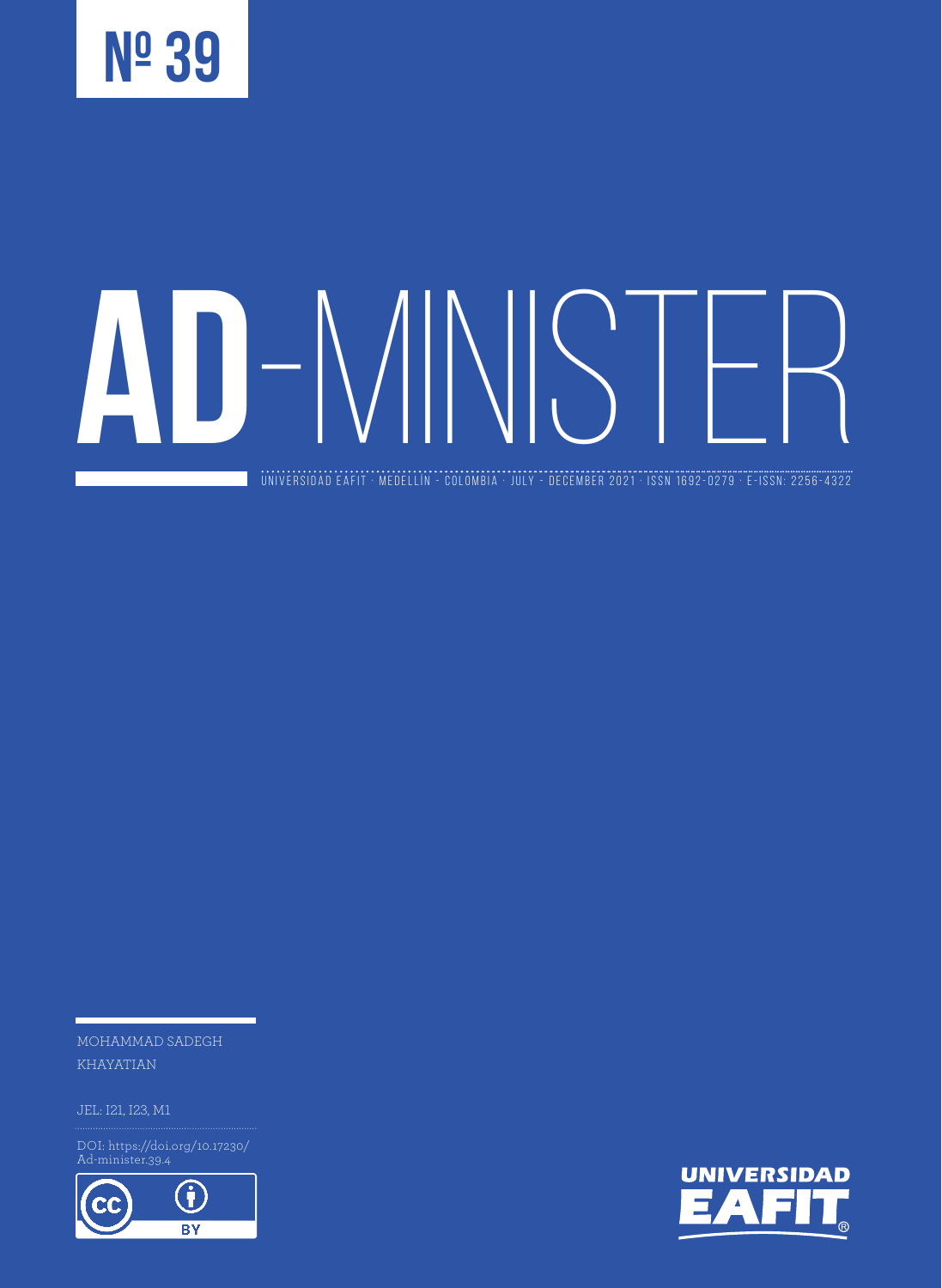# **Science and Technology Parks: Missions, Functions and Roles in high-tech Firms operating in emerging countries**

Parques científicos y tecnológicos: misiones, funciones y roles en empresas de alta tecnología que operan en países emergentes

#### **ABSTRACT**

MOHAMMAD SADEGH KHAYATIAN 1

JEL: I21, I23, M1

R E C E I V E D : 18 / 12 / 20 20 M O D I F I E D : 1 3 / 0 3 / 2 0 2 1 Accepted: 16/04/2021

DOI: https://doi.org/10.17230/ Ad-minister.39.4

Given the vital role of Science and Technology (S&T) Parks in SME development, this article aims to study function, missions and roles of these parks in developing Iranian SMEs. For those entrepreneurs and SMEs focused on commercializing science, these parks provide essential information and advice, as well as proper equipment and services to set the ground for growth and development and an effective and independent presence in today's competitive market. In the first phase, literature reviewed and the functions of S&T Parks in previous research extracted. Then, the extracted missions were distributed among the experts in the form of Delphi questionnaire. Finally, after three rounds of Delphi questionnaire, the missions were finalized and the functions of each mission were operationally described based on the opinions of experts.

#### KEYWORDS

S&T Parks, Commercialization, Small and Medium-Sized Enterprises, Delphi Survey.

#### **RESUMEN**

Debido al papel fundamental de los parques de ciencia y tecnología (C&T) en el desarrollo de las pymes, este artículo tiene como objetivo estudiar la función, misiones y roles de estos parques en el desarrollo de las pymes iraníes. Para estos emprendedores y pymes centradas en la comercialización de la ciencia, estos parques proporcionan información y asesoramiento esenciales, así como el equipo y los servicios adecuados para sentar las bases para el crecimiento y el desarrollo y para una presencia eficiente e independiente en el competitivo mercado actual. En la primera fase, se hizo una revisión de la literatura y se extrajeron las funciones de los parques C&T de investigaciones previas. Luego, se distribuyeron las misiones obtenidas de los expertos a través del cuestionario Delphi. Finalmente, después de tres rondas del cuestionario Delphi, las misiones se finalizaron y las funciones de cada misión se describieron operativamente con base en las opiniones de los expertos.

#### PALABRAS CLAVE

Parques C&T, Comercialización, Pequeñas y Medianas Empresas, Encuesta Delphi

**73**

**AD**-MINISTER

<sup>1.</sup> Associate Professor, Institute for Science and Technology Studies, Shahid Beheshti University, Iran. Email: M\_khayatian@sbu.ac.ir ORCID: https://orcid.org/0000-0001-8728-3418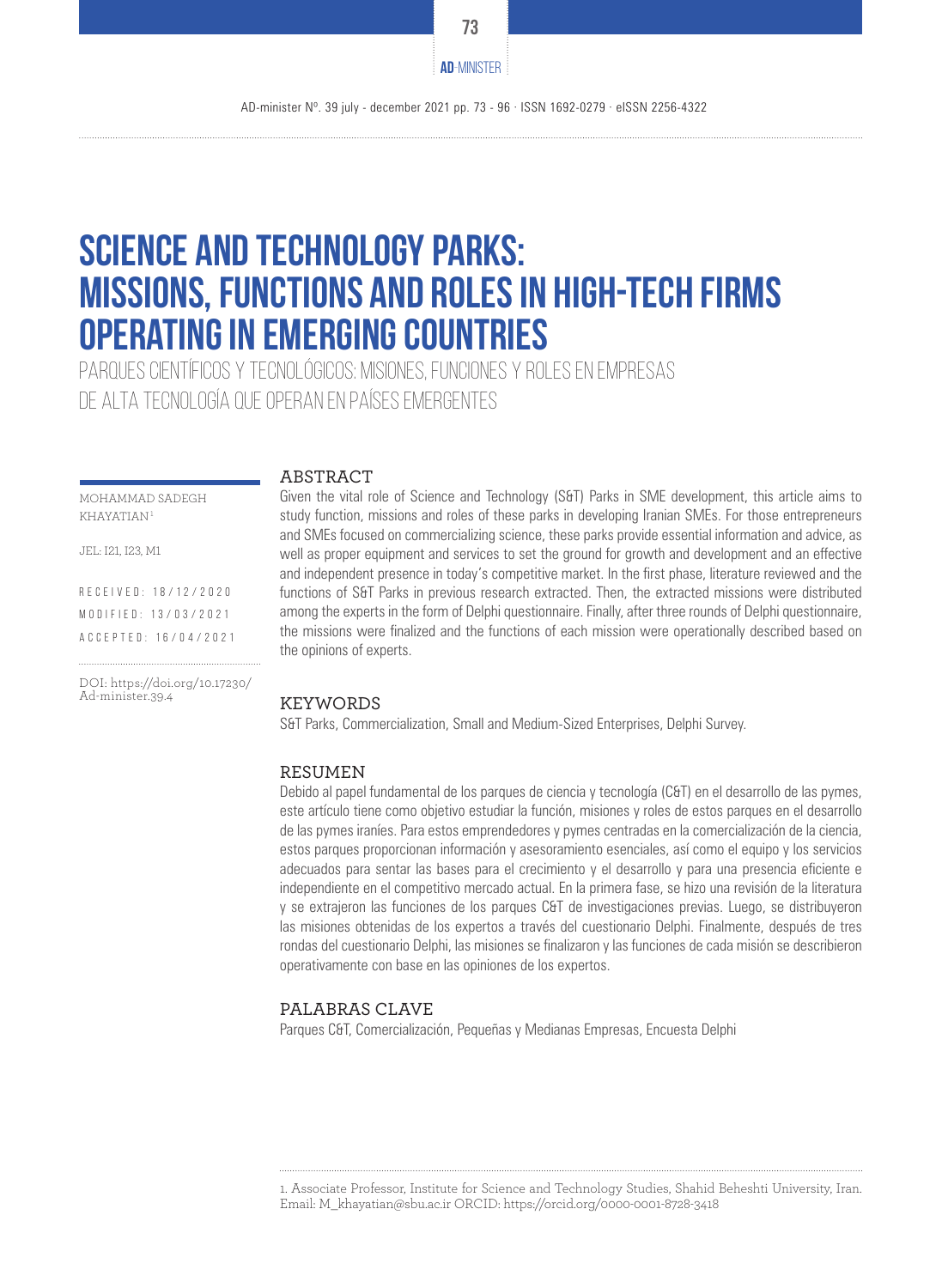**74**

Science and Technology Parks: Missions, Functions and Roles in high-tech Firms operating in emerging countries

#### 1-INTRODUCTION

Science and Technology (S&T) Park is an organization managed by professional experts with a view to increasing wealth in society though promoting the culture of innovation and competition between companies present in the park and knowledgebased companies. To reach this objective, S&T Park keeps science and technology running at universities, R&D institutes, private companies and the market and manages the whole process. It also facilitates the growth of innovation-based companies through incubators and spin-off processes. S&T Parks and incubators are among the infrastructure created to support knowledge-based companies. These centers are currently providing financial, spiritual and legal support, supplying necessary equipment and facilities, offering advice and preparing necessary space for the establishment and growth of knowledge-based companies (Talebi et al., 2010).

An entrepreneurial university can provide solutions for the scientific problems of society, government, and enterprises, while facilitating innovation development by faculty members, providing the market with the results of academic studies, and introducing new innovative technologies (Naderibeni et al., 2020; Salamzadeh et al., 2013, 2016, 2019). Some authors have already studied various aspects of these universities in the Iranian context. For instance, the University of Tehran and Sharif University of Technology are among the first entrepreneurial universities that have been studied by various authors (Guerrero et al., 2014, 2015). The role of S&T Parks is also implicitly or explicitly mentioned by a series of authors. Those research papers have also highlighted the importance of paying attention to such mechanisms in improving the entrepreneurial aspects of universities (Davari et al., 2018; Emami, 2018; Farsi et al., 2011, 2012).



Figure 1: S&T Park in Developing Entrepreneurial Universities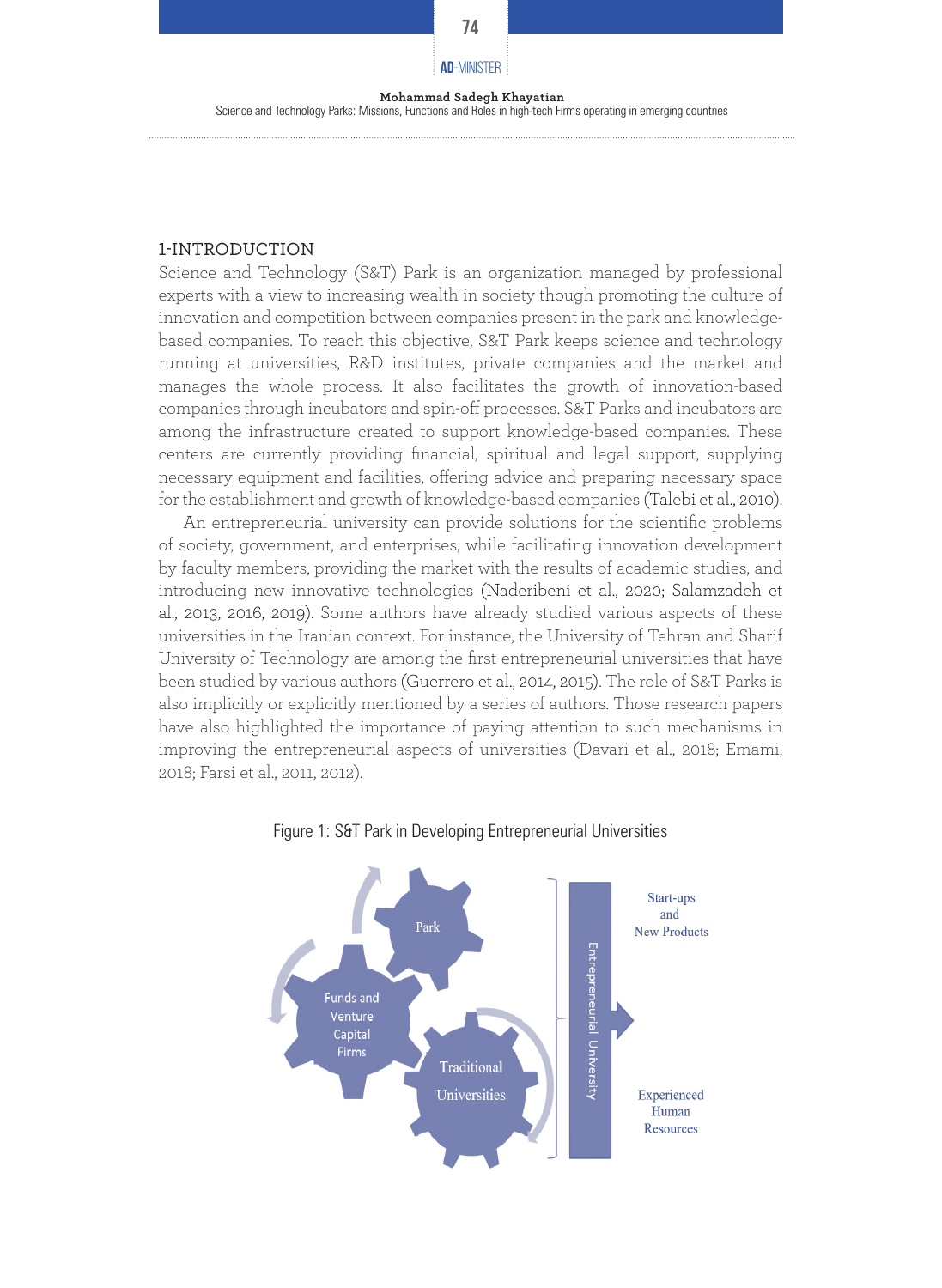AD-minister Nº. 39 july - december 2021 pp. 73 - 96 · ISSN 1692-0279 · eISSN 2256-4322

Figure 1 summarizes the works by (Ding, 2019; Jimenez-Moreno et al., 2013; Wood, 2017) on entrepreneurial universities and their requirements. According to Figure 1, the S&T parks interact with conventional academic bodies and use the sponsorship of funds and venture capitalists to help realize the entrepreneurial universities. S&T Park are intended for SMEs, R&D departments of various industries, and research institutions to effectively interact with one another and with universities, performing technological activities. The ultimate goal of this collaboration is to create and develop technologies, while facilitating technology absorption, promotion, and diffusion so that most activities that lead to technological product development could be performed in these parks. The main activities include idea development, scientific research, engineering design, prototyping, industrial design, standardization, developing technical knowledge, registering intellectual property, market research, sales and consulting services which are all carried out to develop technological products for industries and provide specialized services (Bali & Zarea, 2018; Su & Zarea, 2020; Zarea & Hejazi, 2012). The main question of this article is to study the mission of S&T parks in the development and growth of small and medium-sized businesses in the Iranian environment. In the following section, we will first define S&T parks from various points of view. Afterwards, we will discuss the history of these parks worldwide while studying the organizations associated with the incubators and science parks.

Based on these sections, the mission factors of the parks were extracted and a Delphi questionnaire was presented to experts. In the fourth section, the results of the questionnaire were analyzed and finally the mission factors and functional factors were discussed.

#### 2. LITERATURE REVIEW

#### 2.1. The Definition of S&T Park missions

The core idea behind S&T parks was the collaboration between governmental, academic, and scientific bodies and the private sector to promote new technological SMEs in a proper, active environment. Due to the diversity of these parks and their tremendously different specifications, there is still no conclusive definition for science parks missions (Tsai et al., 2007). Thus, the purpose of establishing a science park varies from one country to another. As a result, each science park is defined based on its unique characteristics. Some of the best definitions that indicate the missions of S&T Parks are listed below:

1. According to the International Association of Science Parks (IASP), a science park is an organisation managed by specialised professionals whose main aim is to increase the wealth of the community by promoting the culture of innovation and increasing the competitiveness of companies and institutions. Relying on science, it stimulates and manages the flow of knowledge and technology amongst universities, R&D institutions, companies and markets; it facilitates the creation and growth of innovation-based companies through incubation and spin-off processes (Cuentas et al., 2013a)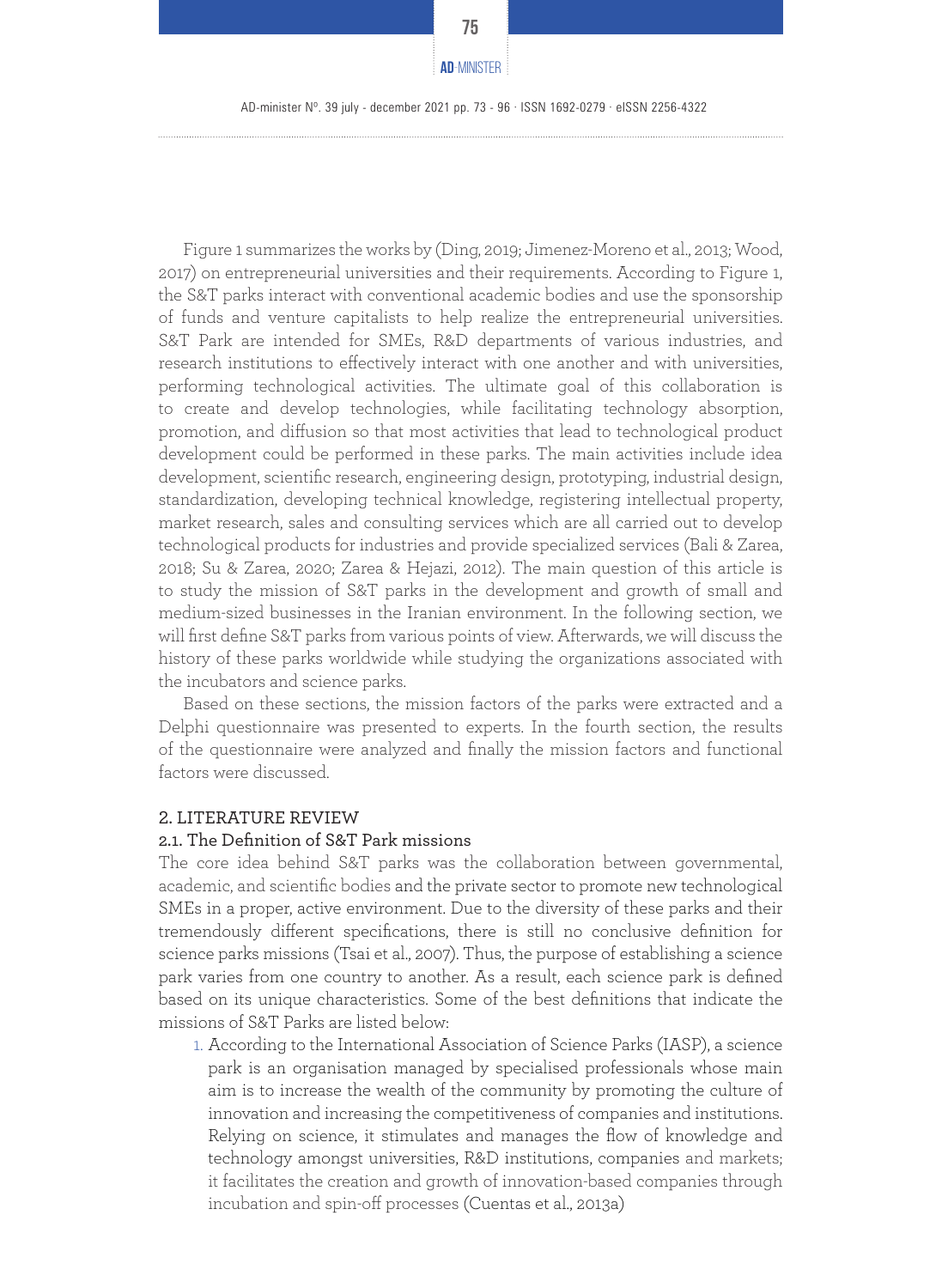# **Mohammad Sadegh Khayatian AD**-MINISTER

Science and Technology Parks: Missions, Functions and Roles in high-tech Firms operating in emerging countries

- 2. According to the European Union, an S&T park is a place where newly-formed companies are concentrated within a limited space. Such a place is intended to develop and increase the chances of companies' progress and survival while providing mutual opportunities in a proper space. Based on the types of their activities, these parks are categorized as below (Ibeme, 2020)
	- a. Science Parks: These parks are usually formed by the universities in a convenient place next the campus, creating a mutual collaboration between the university and those industries that reside within the park.
	- b.Technology Parks: These parks are usually formed next to the industrial hubs and are intended to expand the research relations between the residing industries and academic/research units.

According to the United Kingdom Science Park Association (UKSPA), a science park is "a supporting tool based on owning and supporting the businesses. Its main aim is to encourage and support the start-ups and incubate the innovationled, high-growth, technology-based companies by providing the infrastructure and support services, e.g. collaboration with economic development agencies, official and operational relationships with advantageous centers such as universities, higher education institutions and research centers, and executive support with an emphasis on transferring technology and business skills to SMEs" (Zhang, 2005a).

- 3. According to the Iranian "Statute of S&T parks" (approved in 2002 by the "Council for Expanding Higher Education", a division of the Ministry of Science, Research, and Technology), a S&T park is an organization managed by specialized professionals, whose main aim is to increase the wealth of the society by promoting the culture of innovation and constructive competition among the participating companies and knowledge-based institutions. To this end, the park manages the flow of science and technology between universities, R&D institutions, private companies, and the market, while facilitating the growth of innovation-based companies through incubators and spin-offs. Moreover, the parks provide other services as well as working spaces and high-quality facilities. They set up companies that demand such services and fund them through public or private resources. There are a number of legally-independent entities within the S&T parks. Based on the statute or other legal documents, these entities work in the fields of applied research and developmental research, engineering design, reverse engineering, technology transfer, provision of specialized services, and commercialization of research results. The mentioned entities may include private companies, R&D departments of various industries, and research centers affiliated to the universities or executive agencies (Emami & Khajeheian, 2018; Friedrichsen et al., 2017; Soenarso et al., 2013; Yadolahi Farsi et al., 2011; Zhang, 2005a).
- 4. The S&T parks usually span over a large area, hosting several units from governmental, academic, or corporation laboratories to SMEs. These parks do not necessarily provide a full range of business support services. Some of them are merely incubators, containing those start-ups that are in the early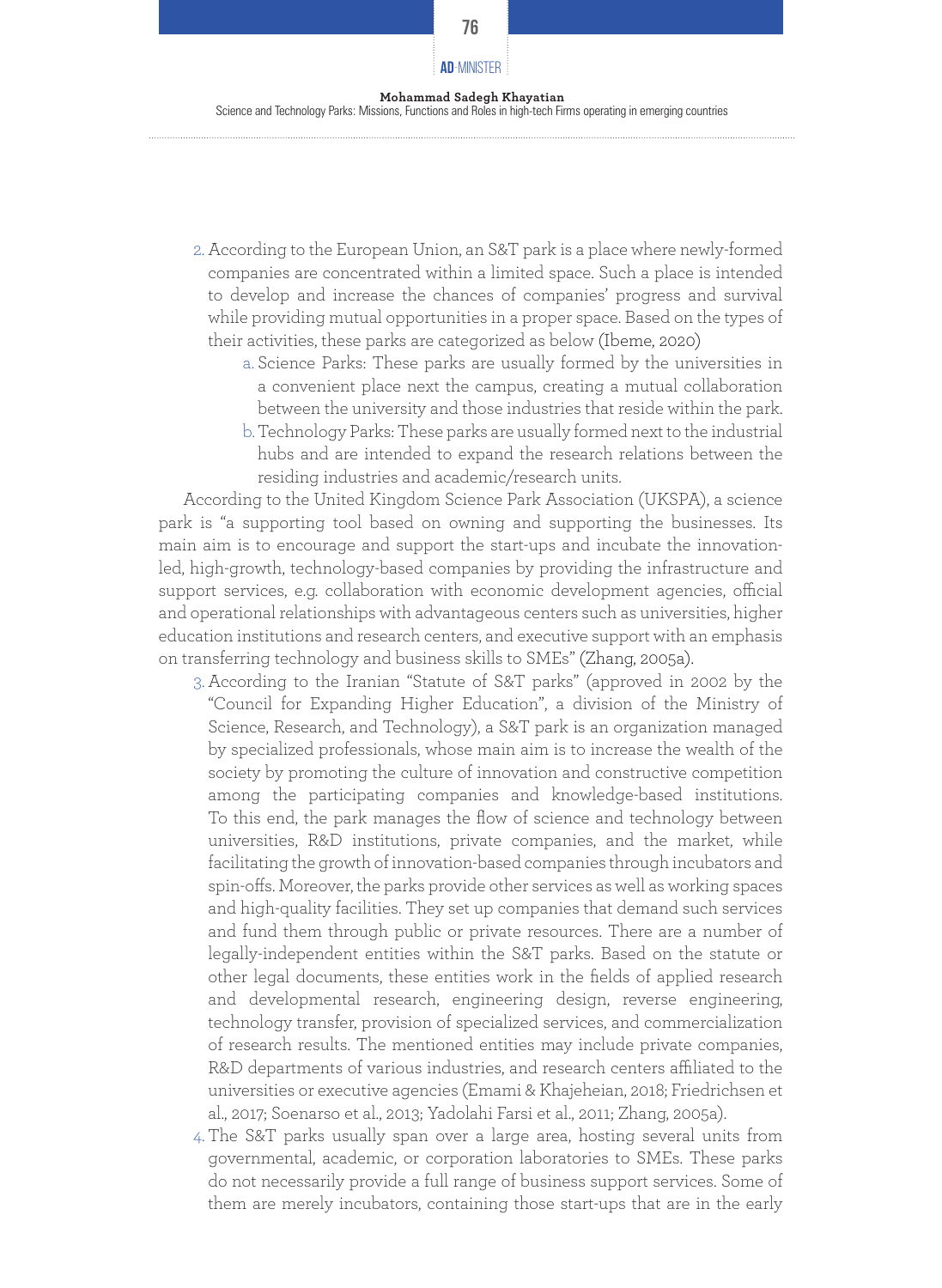

AD-minister Nº. 39 july - december 2021 pp. 73 - 96 · ISSN 1692-0279 · eISSN 2256-4322

stages of growth (Salamzadeh, 2018; Salamzadeh & Kirby, 2017; Su & Zarea, 2020). However, they sometimes provide post-development/post-growth services for spin-offs.

#### 2.2. Review of 5 best S&T parks and their missions

- 1. Established in 1970, the Cambridge Science Park in the United Kingdom is the oldest and best-known science park in that country. Located 3 kilometers from Cambridge's center it houses 100 companies and covers 5,610,000 square feet (approximately 351,000 square meters) (www.cambridgesciencepark.co.uk). The United Kingdom Science Parks Association (UKSPA) has defined science park missions as follows:
- holding formal and operational relations with a university or other scientific institutes or main research centers;
- having been designed to encourage development and growth of knowledgebased businesses or other organizations present in the park;
- exercise management functions and tasks through active participation in the transfer of technology and commercial skills to organizations present in the park. Therefore, an S&T Park necessarily exercises knowledge-based businesses and therefore each science park matching this definition may be studied as an industrial park. Another problem pertains to such definitions as research park, innovation centers and business centers. Sometimes all of them are interpreted as the same (Saublens et al., 2008).
- 2. Japan: One of Asia's largest science parks has been established in Japan. Tsukuba Science City was launched in 1972. It comprises several universities and research centers. The idea was to create a research environment and bring scientists together for an optimal us of science and technology as well as economic growth and development in this country (www.businesssupportchiba). The missions assigned to Japan's park are as follows:
- Developer of innovative environment with necessary infrastructure for research activities (land, building, advanced communications and logistic services)
- Facilitator of growth at small and large innovative organizations, providing services and aid to them (like incubators for nascent companies)
- Engaging higher education and other scientific organizations in the process of research and development, implementation and use of fundamental scientific innovations (Soenarso et al., 2013).
- 3. South Korea: The South Korean government established Daedeok Innopolis, formerly known as Daedeok Science Town, in 1973. It is now recognized in the world with its research achievements, including 30,000 patents inside and outside South Korea. It regroups 232 education and research institutes, including 18 state research institutes and 29 private business research institutes. Furthermore, it has hired 18,000 researchers, including 5,000 PhD holders. (www.metro.daejeon.kr) Ibeme (2020) has announced increasing wealth in society through encouraging and improving the culture of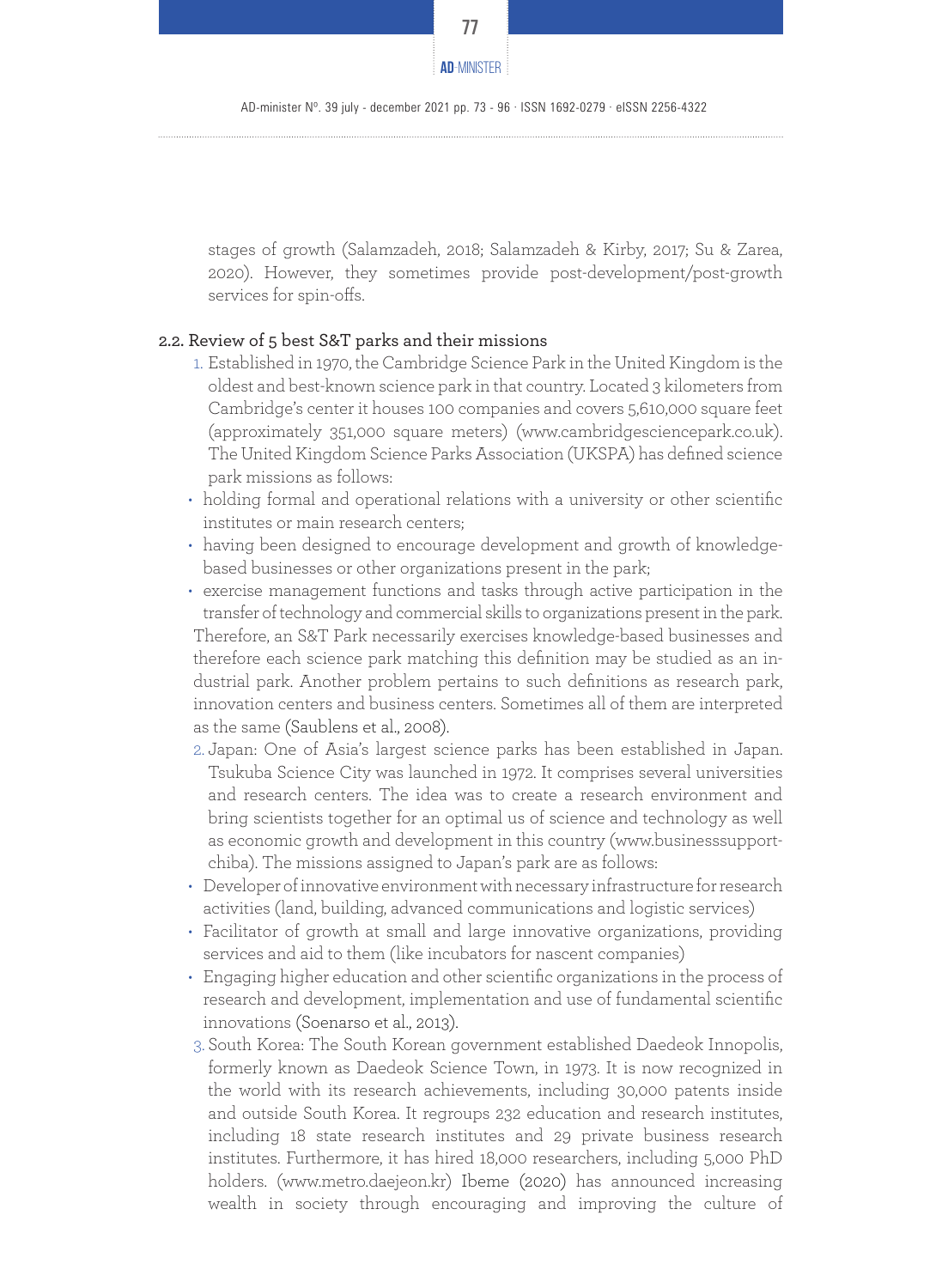innovation and boosting competition among companies functioning based on science as its main mission. The main three missions assigned to this science park are as follows: Renewal of industrialization, regional development and development of synergy. To that effect, graduates of local universities are empowered to commercialize their research ideas and prepare the ground for small businesses using sophisticated technologies (Cuentas et al., 2013a).

- 4. Russia: Moscow State University Science Park (MSU Science Park) was established in 1992 with a view to creating an environment for the manifestation of creative ideas at the university. MSU Science Park provide the following services: Preparing rented space, creating intercommunications between member companies, financing, commercial-administrative consultation, interaction between university and knowledge-based companies, introducing companies to one another, training, creating communications between investors and idea developers to design a master plan for S&T Park. The missions of MSU Science Park are as follows:
- Cooperation with companies in the domain of IT and communications with a view to realizing major projects which companies may not operate alone;
- Creating long-distance communication infrastructure necessary for facilitating corporate operations;
- Attracting major foreign companies active in technological science to a zone where the park is located;
- Using the technical capacities of universities in the region;
- Hiring a large number of young experts for stimulation and staying in the region;
- Encouraging innovation and creating a favorable economic environment;
- Encouraging financing of new companies;
- Creating an economy based on knowledge and innovation (Tsai et al., 2007; Zhang, 2005b).
- 5. Stanford Research Park (SRP): It is the world's first technology park established in 1951 as a joint initiative between Stanford University and the City of Palo Alto. Stanford is the first industrial zone designed to attract companies and research and development activities near a university. SRP is also the first innovative technology-based park in the vicinity of a university. The idea of technology park establishment was later pursued in the US and largely in Europe. In 1955, seven companies joined this park. In 1960, they numbered 32 and today more than 140 companies are present on 655 ha of land at this park. Renting out land at this park has been a good source of income for the university, helping it become known as one of the largest research universities across the globe. This park has also established effective communications between the university and the industry to facilitate industrial spin-off. SRP is the origin of Silicon Valley. The missions assigned to this park are as follows: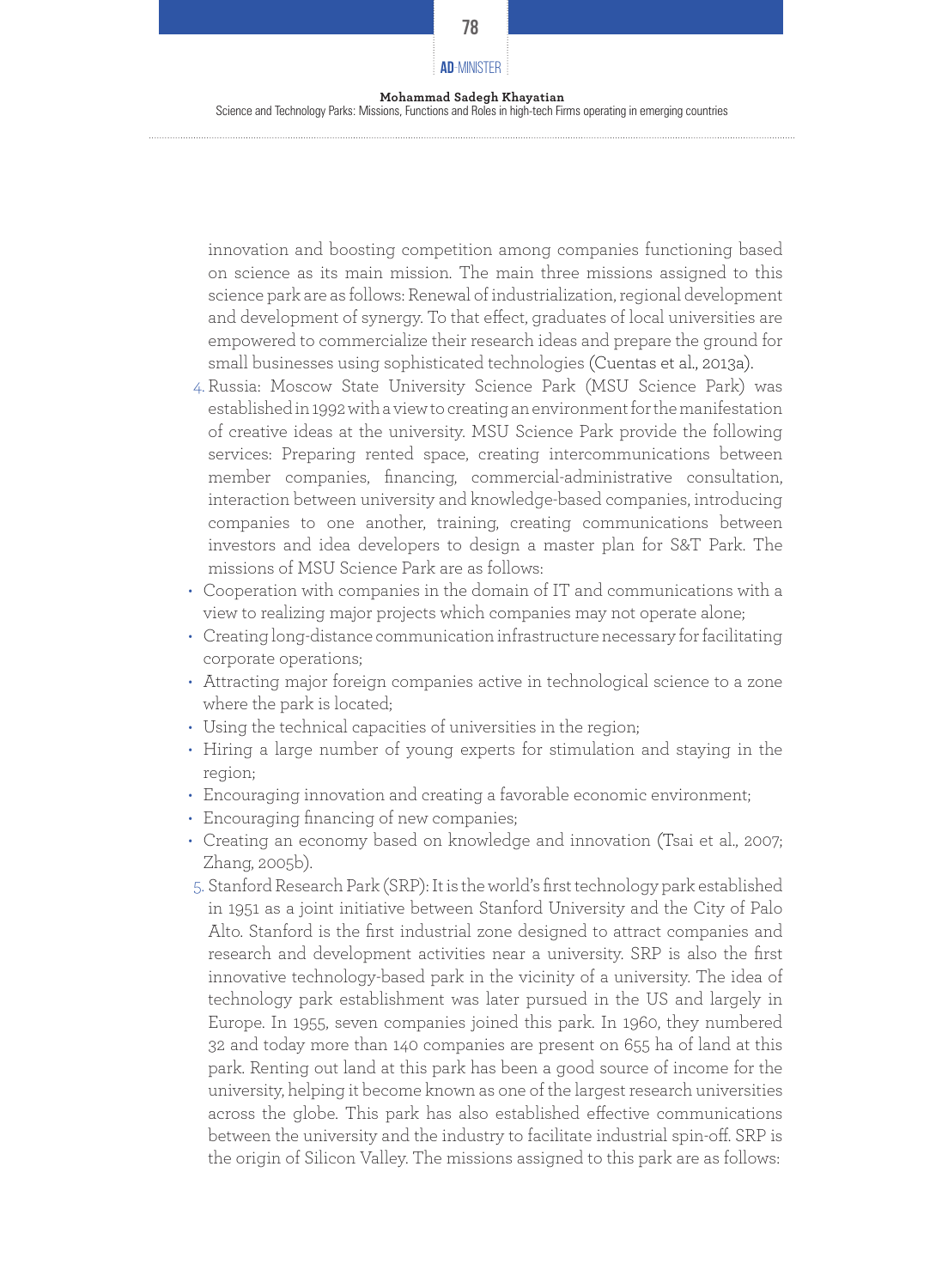

AD-minister Nº. 39 july - december 2021 pp. 73 - 96 · ISSN 1692-0279 · eISSN 2256-4322

- Helping increase wealth in society through knowledge-based economic development;
- Commercialization of research results;
- Increasing competitiveness and growth of knowledge-based companies;
- Helping absorb internal and international technical knowhow and capitals;
- Enhancing presence and partnership of domestic technological companies at international level;
- Supporting establishment and development of technology-based SMEs;
- Supporting innovative research and engineering institutes and companies for development of technology and entrepreneurship (Siegel et al., 2003).

#### 2.3. Literature of S&T park missions

Several studies have been conducted to investigate various missions of S&T parks, each mentioning specific functions based on the corresponding research questions. Ahmadinejad (2020) stated that the main S&T parks' missions include supporting the development of knowledge-based businesses, stabilizing them accordingly, and facilitating investments in technology-based start-ups.

Other researchers such as Lee and Venkataraman (2006) mentioned other functions, e.g. creating new recruitment opportunities due to the commercial development of new technologies, promoting entrepreneurial capabilities, creating wealth, and improving welfare. The S&T park missions pursue the following matters:

- Acquisition and physical clustering of reputable technology-based companies
- Improving and increasing the local resources of science and technology to enhance the economic base of the corresponding area
- Knowledge transfer on a larger scale, including the transfer of new ideas and technologies and diffusing them on a larger scale
- Creating effective interaction between universities, research institutions, and the private sector; these interactions are mostly based on a joint research environment
- Facilitating the development of start-ups and the growth of local technologybased companies, especially through internal incubation facilities
- Encouraging collaboration between research institutions, businesses, and government agencies based on firmly specified commitments, to achieve personal and common goals through close collaboration (that might occur in the form of collaborative research, associations, and alliances (Cuentas et al., 2013b; Noruzi et al., 2015a; Saublens et al., 2008; Zhang, 2005a).

Moreover, Noruzi et al. (2015b) mentioned the capability of networking between various innovation stakeholders as the primary function of these parks. They confirmed that the S&T parks play a vital role in creating and improving the university-industry relationships through these missions: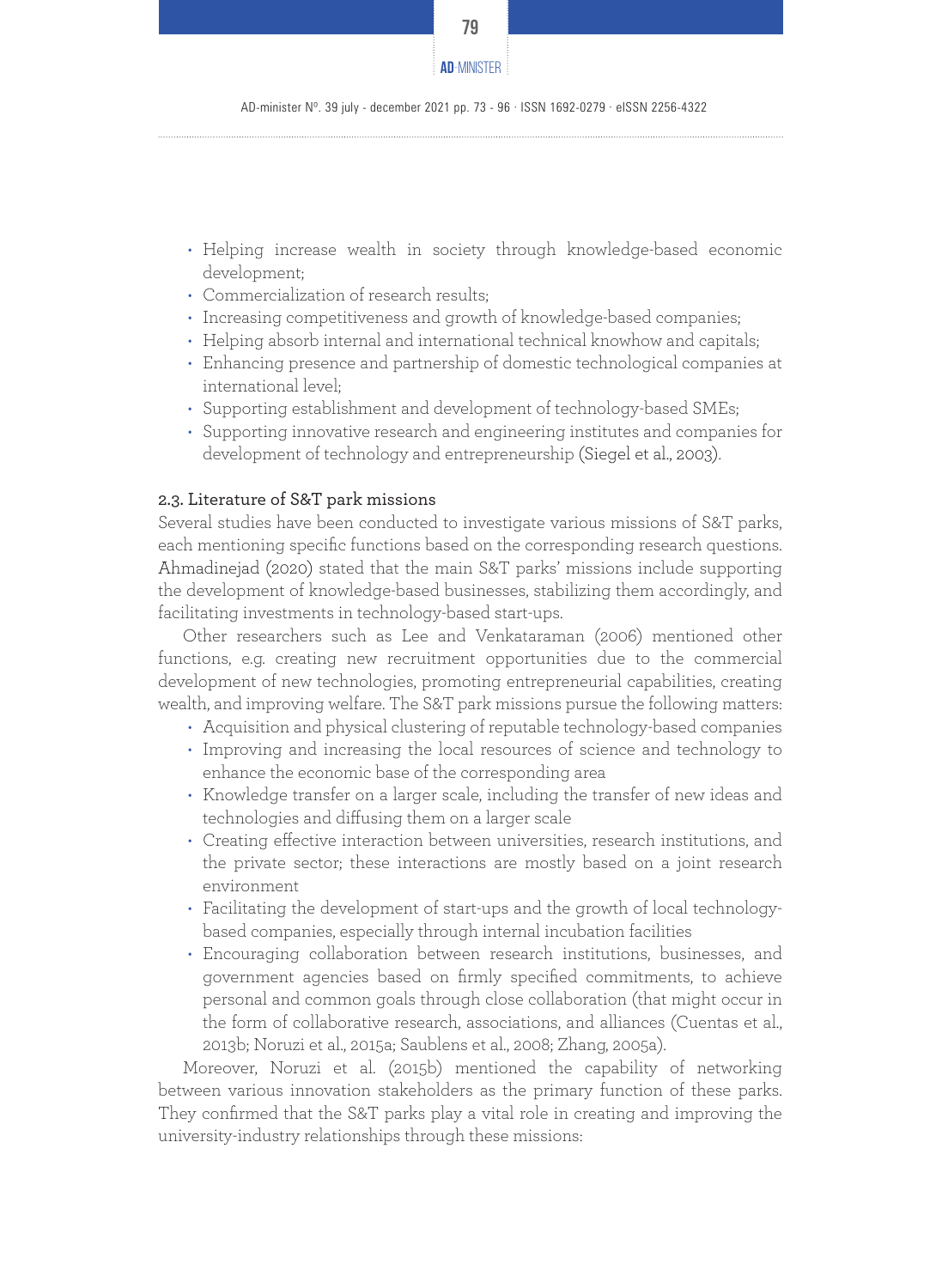# **Mohammad Sadegh Khayatian AD**-MINISTER

Science and Technology Parks: Missions, Functions and Roles in high-tech Firms operating in emerging countries

- 1. Establishing joint research laboratories,
- 2. Enabling the users within the industry to use park facilities,
- 3. Collaborating with technology transfer centers of universities,
- 4. Providing specialized education for industry users, e.g. educations based on modern technologies, and 5) Networking between human resources to address industry requirements (e.g. through internship programs and job provision for fresh graduates). Some studies have concluded that governments pursue at least three major objectives in developing science parks, requiring different obligations in the park development policy (Su & Zarea, 2020):
- 5. Commercialization of research results/innovation: The main performance of the science park is to promote competitiveness among associated innovation groups for encouraging them and improving their results. A science park creates a network between key actors and facilitates the process of innovative commercialization.
- 6.Reindustrialization: Science parks spread the emergence of new industries against the backdrop of decline of older industries in local economy. New industries create jobs to make up for jobs lost due to the end or downsizing of other industries.
- 7. Local/regional development: Science parks target the difference in economic development and imbalance between different zones and serve as catalyst for rebalancing regional economy. Helping establish new companies is a major policy exercised by science parks in realizing this objective.

Hall et al. (2006) conducted research titled "Public Policy and Entrepreneurship". They noted that entrepreneurship is a primary catalyst for economic growth and regional development. Recognizing its importance, state and local policymakers are now devoting considerable resources to fostering entrepreneurship. After a brief discussion of the data and theories of entrepreneurship, they present a framework for thinking about government's role in the entrepreneurial process. They then examine the research on macro-level determinants of entrepreneurial activity and find that policies broadly consistent with economic freedom, such as secure property rights, low taxes, and low regulations lead to a robust entrepreneurial environment.

Wasim (2014) conducted research titled "Factors for Science Park Planning". The importance of a science park as an instrument of economic development has been realized by developed economies for past three decades. However, in terms of planning, science parks are not subjects of global consensus. To meet the need for a better understanding of planning, this research studied science parks in developed and developing economies to identify factors that are globally used in this context. This research has identified effective factors in science park planning as follows: government (management, stakeholders, target group, capital, technological focus), growth (networks, business support, infrastructure, incentives, culture), external factors (R&D policies, financial policies, stock markets, unofficial economy, foreign investment).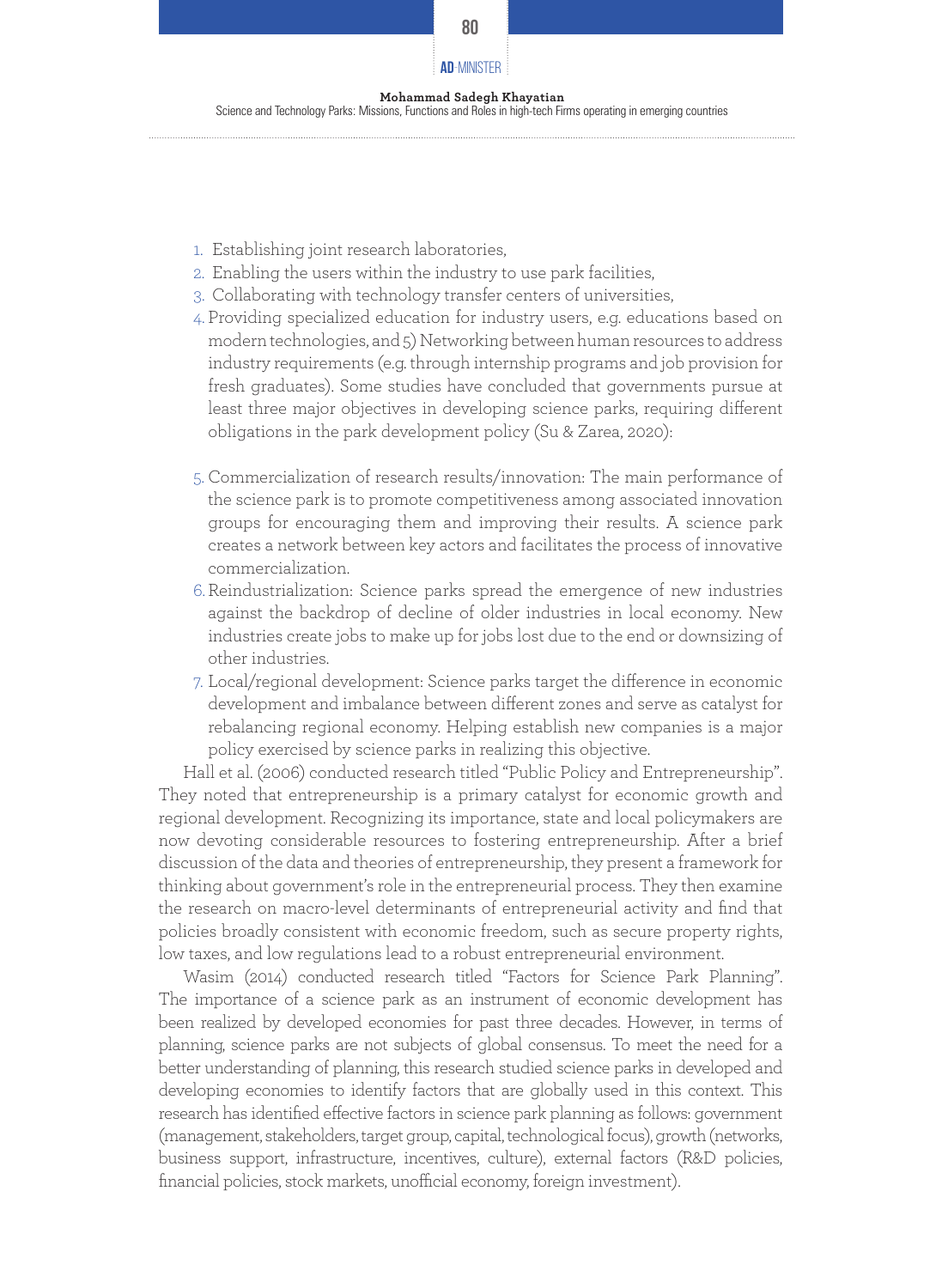

AD-minister Nº. 39 july - december 2021 pp. 73 - 96 · ISSN 1692-0279 · eISSN 2256-4322

Kostka (2014) carried out research titled "Barriers to the Implementation of Environmental Policies at the Local Level in China". His findings may be divided into two groups: 1. Institutional barriers (environmental and planning system, political and economic incentives, public and private participation and interests, and financial, technical, and political resources); 2. Behavioural and socio-cultural barriers (personal preferences, values, norms, social pressure).

Soenarso et al. (2013) conducted research titled "Development of Science and Technology Park (S&T Park) in Indonesia to Support Innovation-Based Regional Economy". S&T Park is perceived to be a vehicle in promoting innovation-based economic growth within the framework of regional and national innovation systems. S&T Park is a tool to encourage regional innovation and competitiveness in increasing contribution of science and technology in economic development. S&T Park can also be a leading sector in creating conducive environment for local community's technopreneurship. In relation to the vision outlined in the 2025 Indonesian Master Plan of Acceleration and Expansion of Indonesia's Economic (MP3EI), S&T Park is stated to be an important element in creating innovation within the framework of Special Economic Zone among six Economic Corridors. Hence, the government of Indonesia continues to encourage the development of S&T Parks in Indonesia by involving local governments, universities, business players and stakeholders surround the area. Ultimately, S&T Park is a platform in developing National Innovation System (NIS) and Regional Innovation System (RIS).

After a review of research stream, the main S&T Park missions sum up as 9 missions below:

- Supporting development of knowledge-based businesses
- Creating and commercializing technologies and innovative products
- Promoting knowledge sharing and networking among various stakeholders of the innovation process
- Helping to create wealth and improve welfare in the corresponding region
- Stabilizing knowledge-based businesses
- Culture building and promoting entrepreneurial activities
- Facilitating investments in technology-based start-ups
- Improving entrepreneurial capabilities
- Providing new recruitment opportunities due to the commercial development of new technologies

Also, 11 functions have been outlined in the relate literature including establishing a company, developing a product, training human resources, defining key success factors for the company, culture building, employee motivation and talent seeking, enabling private or academic entrepreneur communities, creating academic teams and Funds and venture capital firms.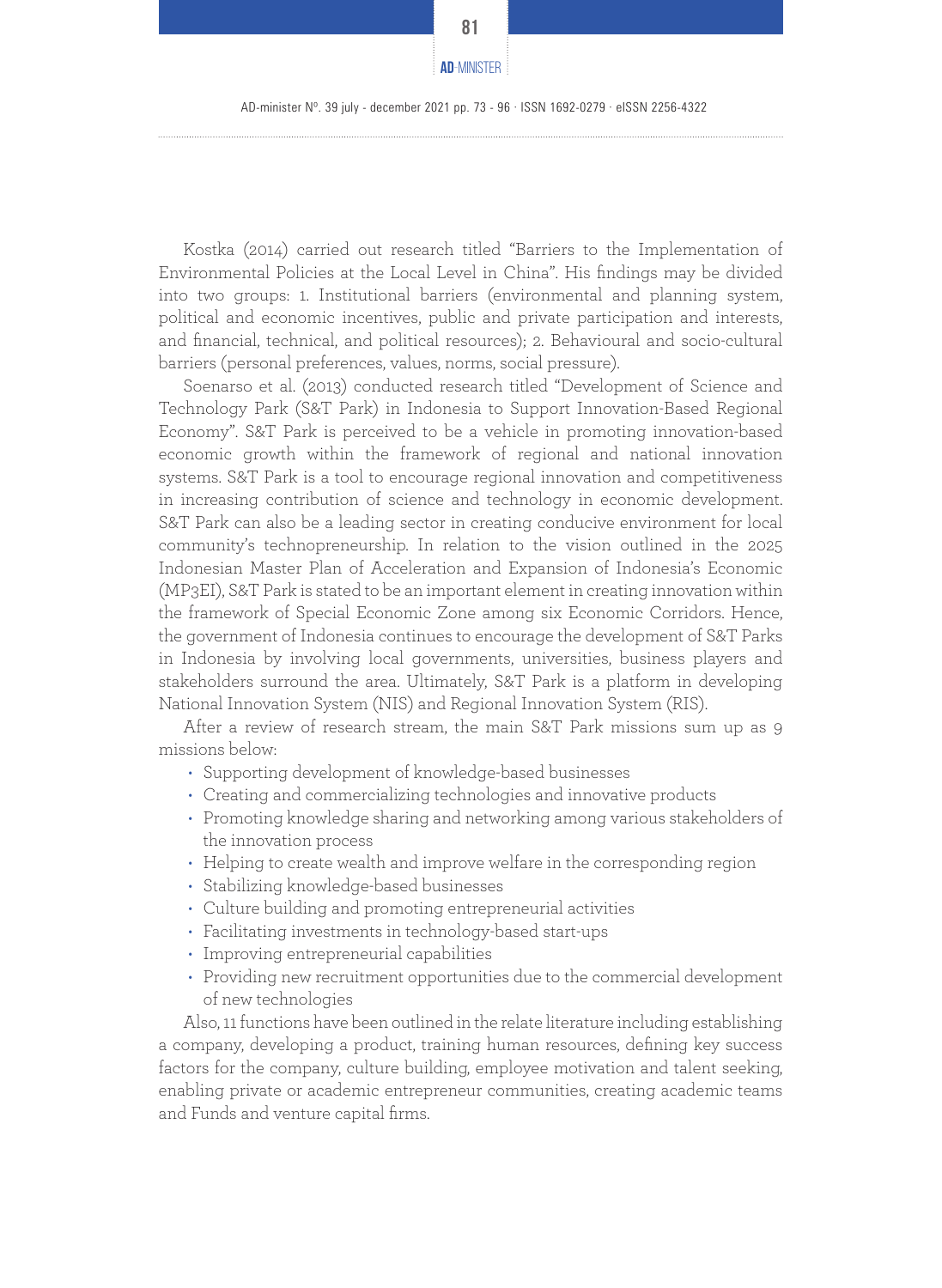# **Mohammad Sadegh Khayatian AD**-MINISTER

Science and Technology Parks: Missions, Functions and Roles in high-tech Firms operating in emerging countries

#### 3. RESEARCH METHODOLOGY

This research is applied in terms of purpose, exploratory in terms of data and crosssectional survey in terms of nature. In the present study, the researcher in the first stage studied the research literature and the world's top science and technology parks with a view to identifying the mission and functional factors of the parks. The purpose of this stage is to identify all the missions and corresponding functions. In the next step, the final factors were extracted through three-stage Delphi analysis.

#### 3.1. Population and Sample Size

The experts' population under study comprises three groups: policymakers and designers of science and technology parks; senior managers of small and mediumsized businesses based in the parks; and faculty members familiar with research as experts in research work. The questionnaire was given to 19 experts at three steps.

| Group | Type of Expertise    | Number of Experts |
|-------|----------------------|-------------------|
|       | Policymakers         |                   |
|       | SME <sub>s</sub> CFO |                   |
|       | Faculty members      | 111               |

|  |  |  |  | Table 1: Types of Experts Participating in Delphi Survey |  |  |  |
|--|--|--|--|----------------------------------------------------------|--|--|--|
|--|--|--|--|----------------------------------------------------------|--|--|--|

#### 3.2. Validity and Reliability

In examining the validity, content validity ratio (CVR) and content validity index (CVI) are used. To determine CVR, the experts were asked to evaluate each item based on the three-part spectrum of "It is necessary", "It is useful but not necessary" and "It is not necessary". The final response is calculated with the following equation:

$$
CVR = \frac{n_e - N/2}{N/2}
$$

where N denotes the total number of experts and the number of experts who have endorsed the question. If the calculated value is higher than the value given in the table, the item's validity is accepted. The panel counts 19 members. Therefore, the minimum value for CVR is 0.49. In all questions, CVR has been estimated at over 0.49, which indicates the validity of the research. The minimum CVR values are given in the table below (Hoepfl, 1997.; Woudenberg, 1991):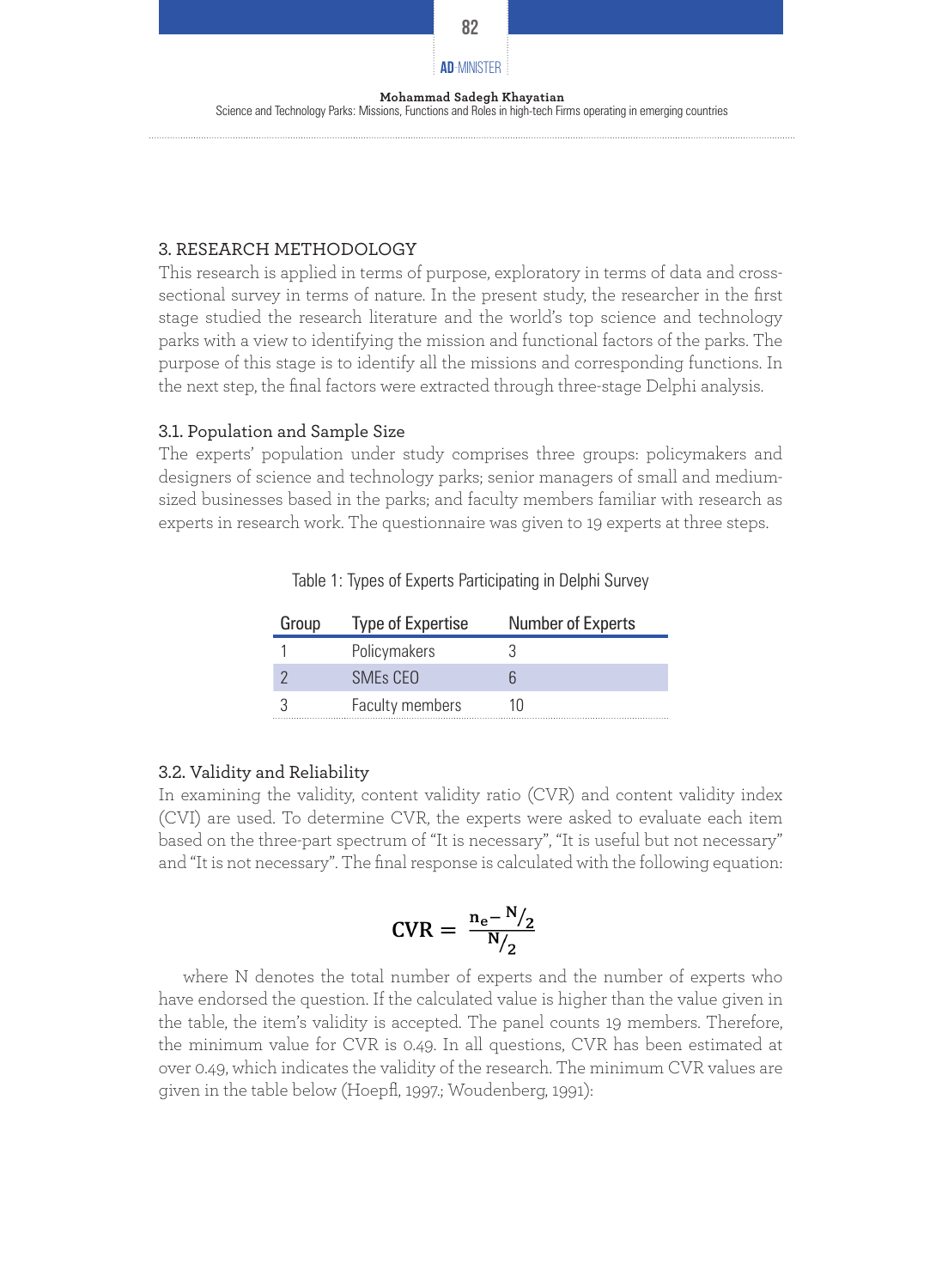| <b>AD-MINISTER</b> |  |
|--------------------|--|

| <b>Experts Panel</b> |      |                             |  |     |      |
|----------------------|------|-----------------------------|--|-----|------|
| Minimum CVR          | ) 99 | $0.99$ $0.99$ $0.75$ $0.78$ |  | 062 | ገ 49 |

Once CVR has been calculated, the experts are asked to fill in the questionnaire for measuring CVI. The experts panel were asked to score the clarity, simplicity and relevancy of each question using a four-point Likert scale:

- 1. Relevancy (irrelevant (1), needs essential revision (2), relevant but needs revision  $(3)$ , entirely relevant  $(4)$
- 2. Simplicity (not simple (1), needs essential revision (2), simple but needs revision (3), entirely simple (4))
- 3.Clarity (not clear (1), needs essential revision (2), clear but needs revision (3), entirely relevant (4))

CVI is calculated by dividing the total of "relevant but needs revision" and "entirely relevant" scores for each item by the total number of experts. The formula is given below.

$$
\text{CVI} = \frac{n}{N}
$$

where n shows the number of evaluators having scored the item 3 and 4 and No represents the total number of evaluators. In the CVI score is higher than 0.79 the item is deemed suitable. The items with CVI score between 0.79 and 0.70 need revision and the items with CVI below 0.70 are unacceptable. As in our study, the score for all items was higher than 0.79, CVI is confirmed(Dawson & Brucker, 2001).

#### 4. DATA ANALYSIS

#### 4.1. experts information

In the first part of the questionnaire, a number of questions were asked with the aim of collecting information about experts. The questions were about the experts' gender, fields of study, job level, and the corresponding S&T park location. In this section, some points shall be mentioned about the questions: First, by job level means their role as specialist or manager. Also, the field of study were divided into three general categories, namely science (e.g. chemistry, polymer, etc.), technical and engineering (e.g. robotics, computer programming, etc.), and management (e.g. business administration, economics, technology management, etc.). Finally, the park location was divided into three categories, namely based in Tehran, on the suburbs of Tehran, and in other cities.

**83** 

AD-minister Nº. 39 july - december 2021 pp. 73 - 96 · ISSN 1692-0279 · eISSN 2256-4322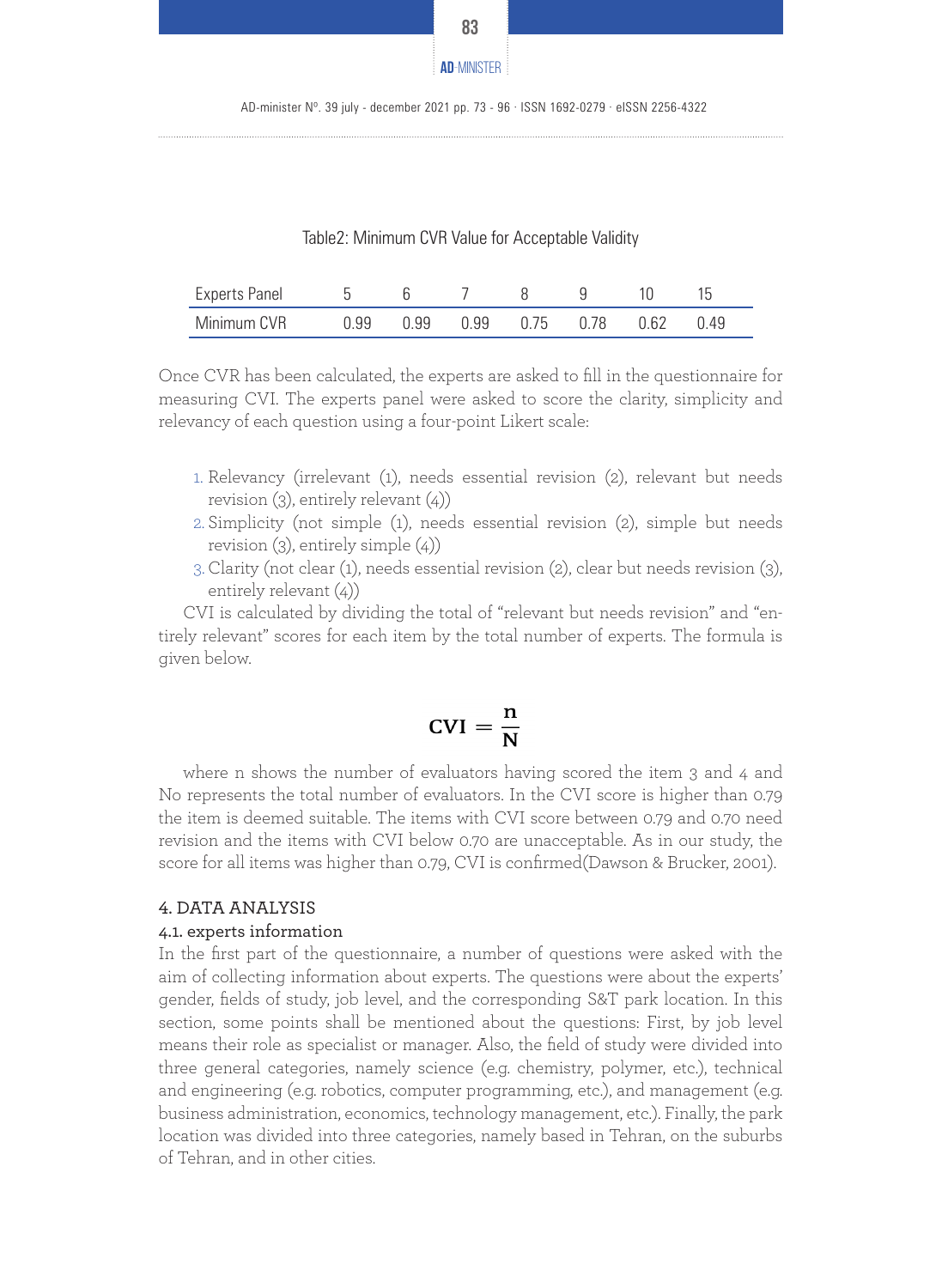

A total of 19 experts responded to the mentioned questions. The following charts summarize the information of the respondents.

According to Chart 1, the majority of the respondents (71%) were men. Moreover, according to Chart 2, most respondents (56%) were in managerial positions. Since the questionnaire aimed to investigate the functional structure of the park, we attempted to survey those who were somehow familiar with these concepts. However, since a large number of the companies located in the parks were run by their mainstream thinkers, according to Chart 3, only 38% of respondents had studied in economics and administrative fields. Also, 66% of the experts worked in Science & Technology parks of Tehran County.



Chart 4: The Location of the Parks

Chart 3: Respondents' Fields of Study

#### 4.2. Implementation of Delphi Method

As the first step of the Delphi Method, it was necessary to develop a questionnaire to elicit experts' opinions. A questionnaire was developed based on the 9 missions and 11 functions extracted through literature review. A sample question is shown below: To what extent do you agree that "supporting development of knowledge-based businesses" is a main function of the S&T park in an entrepreneurial university?

Very high, High, Moderate, Low, Very low

In the first round of Delphi survey, the questions were asked from all 19 participants.

#### **84**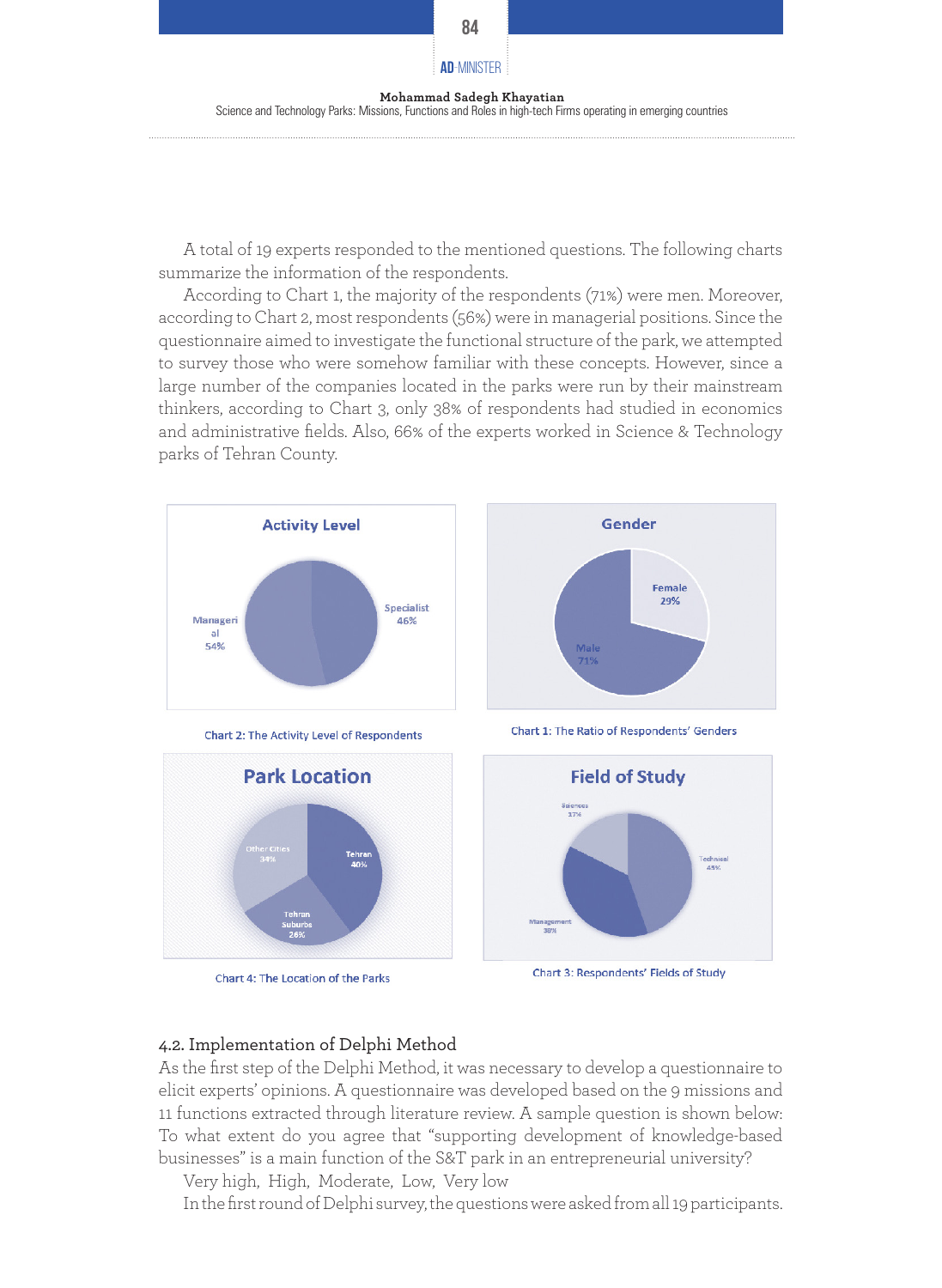

Those functions with more than 50% of responses indicating "Very high", "High", or "Moderate" were selected as the main questions for the second round. Regarding the Delphi methodology, those functions with more than 70% of responses indicating "Very high" or "High", were introduced as the ultimate functions. Thus, the Delphi method was repeated until all proper functions were selected. As shown below in the table 3, functions number 4, 7, and 9 were eliminated due to the low rate of consensus.

|  |  |  | Table 3: The Results of the First Round of Delphi Survey |
|--|--|--|----------------------------------------------------------|
|--|--|--|----------------------------------------------------------|

|     |                 |                             | Number of Expert Responses                                                                            |                |                 |                |                |             |
|-----|-----------------|-----------------------------|-------------------------------------------------------------------------------------------------------|----------------|-----------------|----------------|----------------|-------------|
| No. |                 | <b>Missions / Functions</b> |                                                                                                       | Very<br>high   | High            | Moderate       | Low            | Very<br>low |
|     | 1               |                             | Supporting the development of knowledge-based<br>businesses                                           | 14             | 5               |                |                |             |
|     | $\overline{2}$  |                             | Creating and commercializing technologies and<br>innovative products                                  | $\overline{2}$ | 6               | $\overline{4}$ | 7              |             |
|     | 3               |                             | Promoting knowledge sharing and networking<br>among various stakeholders of the innovation<br>process | $\gamma$       | 7               | 10             |                |             |
|     | $\overline{4}$  | Vissions                    | Helping to create wealth and improve welfare in the<br>corresponding region                           | $\overline{2}$ |                 | 8              | 9              |             |
|     | 5               |                             | Stabilizing knowledge-based businesses                                                                | 13             | 4               | $\overline{2}$ |                |             |
|     | $6\phantom{a}$  |                             | Culture building and promoting entrepreneurial<br>activities                                          |                | 9               | 5              | 5              |             |
|     | 7               |                             | Facilitating investments in technology-based start-<br>ups                                            |                | 3               | 6              | 4              | 6           |
|     | 8               |                             | Improving entrepreneurial capabilities                                                                | 8              | $6\phantom{1}6$ | $\overline{2}$ | 3              |             |
|     | 9               |                             | Providing new recruitment opportunities due to the<br>commercial development of new technologies      | 1              | $\overline{2}$  | 3              | 5              | 4           |
|     | 10              |                             | Establishing a company.                                                                               | $\mathbf{1}$   | $\beta$         | 10             |                |             |
|     | 11              |                             | Developing a product,                                                                                 | $\Omega$       | 7               | 12             |                |             |
|     | 12 <sup>°</sup> |                             | Training human resources,                                                                             | 3              | $6\phantom{1}$  | 10             |                |             |
|     | 13              |                             | Defining key success factors for the company                                                          | 5              | 7               | $\overline{7}$ |                |             |
|     | 14              |                             | Culture building,                                                                                     | $\theta$       | 7               | 12             |                |             |
|     | 15              | Functions                   | Employee motivation                                                                                   | 0              | 9               | 10             |                |             |
|     | 16              |                             | Talent seeking,                                                                                       | 6              | $6\phantom{a}$  | $\overline{7}$ |                |             |
|     | 17              |                             | Enabling academic entrepreneur communities                                                            | 5              | 4               | 10             |                |             |
|     | 18              |                             | Enabling private entrepreneur communities                                                             | $\overline{4}$ | $\overline{5}$  | 9              | $\mathbf{1}$   |             |
|     | 19              |                             | Creating academic teams                                                                               | 3              | 5               | 9              | $\overline{2}$ |             |
|     | 20              |                             | Funds and venture capital firms                                                                       | 7              | 5               | $\overline{7}$ |                |             |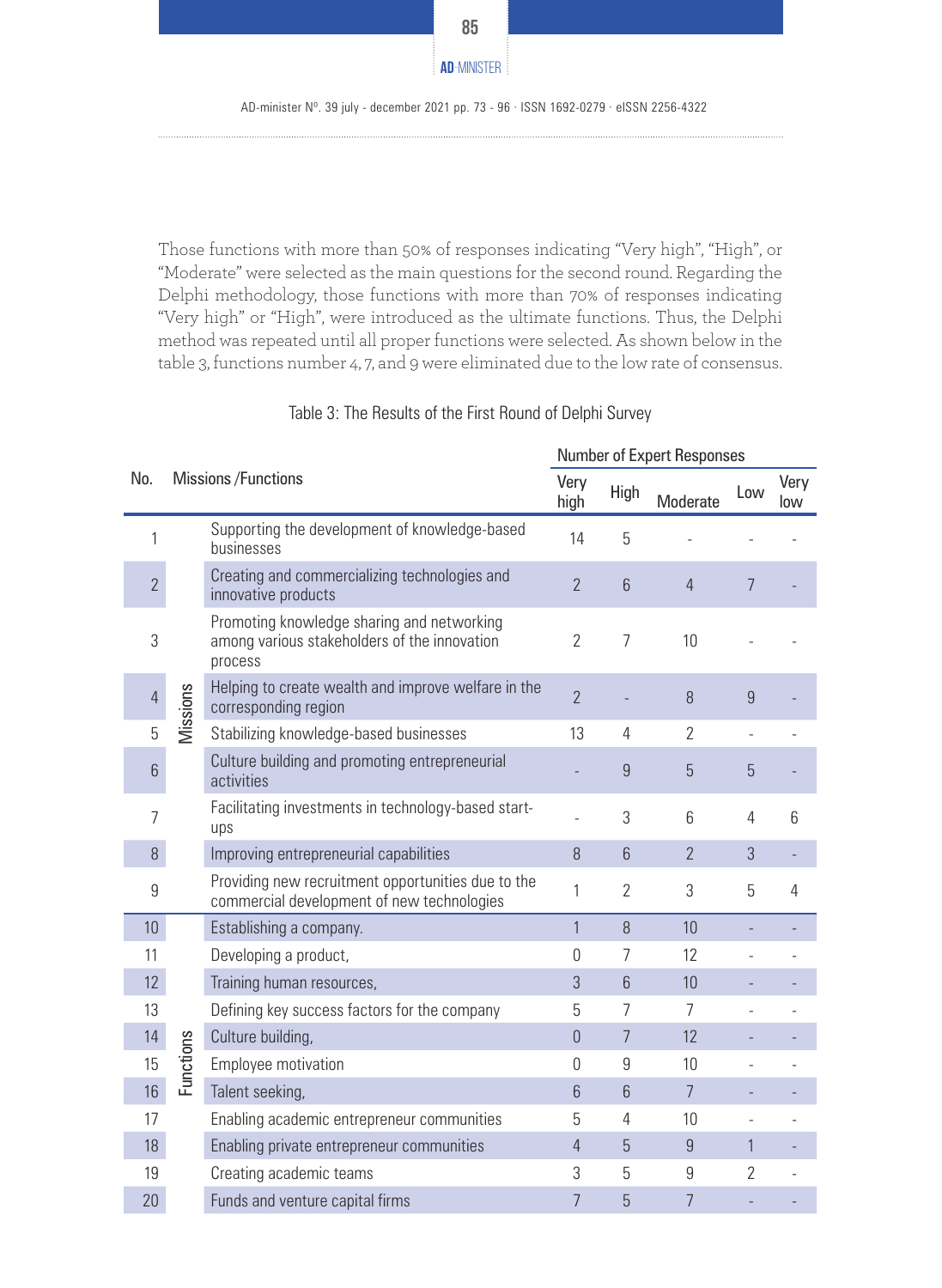

**86**

In the second round, the following factors were asked from the experts. Table 4 summarizes the experts' responses to the questions in the second round. In this round, the options were limited to "Very high", "High", or "Moderate". Moreover, it was decided that each mission/function with more than 70% of the responses indicating "Very high" or "High" shall be selected as a main missions/functions of S&T parks.

|                | Missions / Functions |                                                                                                   | Number of Responses |                |                |  |  |
|----------------|----------------------|---------------------------------------------------------------------------------------------------|---------------------|----------------|----------------|--|--|
| No.            |                      |                                                                                                   |                     | <b>High</b>    | Moderate       |  |  |
| 1              |                      | Supporting the development of knowledge-<br>based businesses                                      | 17                  | $\gamma$       |                |  |  |
| $\overline{2}$ |                      | Creating and commercializing technologies and<br>innovative products                              | $\overline{2}$      | $\theta$       | 9              |  |  |
| 3              | Missions             | Promoting knowledge sharing and networking<br>among various stakeholders of innovation<br>process | $\overline{2}$      | $\overline{7}$ | 10             |  |  |
| $\overline{4}$ |                      | Stabilizing knowledge-based businesses                                                            | 13                  | $6\phantom{1}$ |                |  |  |
| 5              |                      | Culture building and promoting entrepreneurial<br>activities                                      | 4                   | 10             | 5              |  |  |
| 6              |                      | Improving entrepreneurial capabilities                                                            | 6                   | 8              | $\overline{2}$ |  |  |
| 7              |                      | Research and development                                                                          | 7                   | 7              | 5              |  |  |
| 8              |                      | Human resource training                                                                           | 8                   | 6              | 5              |  |  |
| 9              |                      | Accelerating (private or academic)                                                                | 8                   | 8              | 3              |  |  |
| 10             |                      | Creating academic teams and developing<br>prototypes                                              | 10                  | 5              | $\overline{4}$ |  |  |
| 11             |                      | Pre-acceleration                                                                                  | 9                   | 9              | 1              |  |  |
| 12             | Functions            | Culture building, motivation, and talent seeking                                                  | 8                   | 8              | 3              |  |  |
| 13             |                      | Events (activation, entrepreneurship, private, and<br>academic)                                   | 8                   | 6              | 5              |  |  |
| 14             |                      | Establishing successful companies                                                                 | $\mathcal{B}$       | $\mathcal{B}$  | 3              |  |  |
| 15             |                      | Incubators                                                                                        | 10                  | 5              | 4              |  |  |
| 16             |                      | Successful knowledge-based companies                                                              | 9                   | 9              | 1              |  |  |
| 17             |                      | Funds and venture capital firms                                                                   | 8                   | 8              | 3              |  |  |

# Table4: The Results of the Second Round of Delphi Survey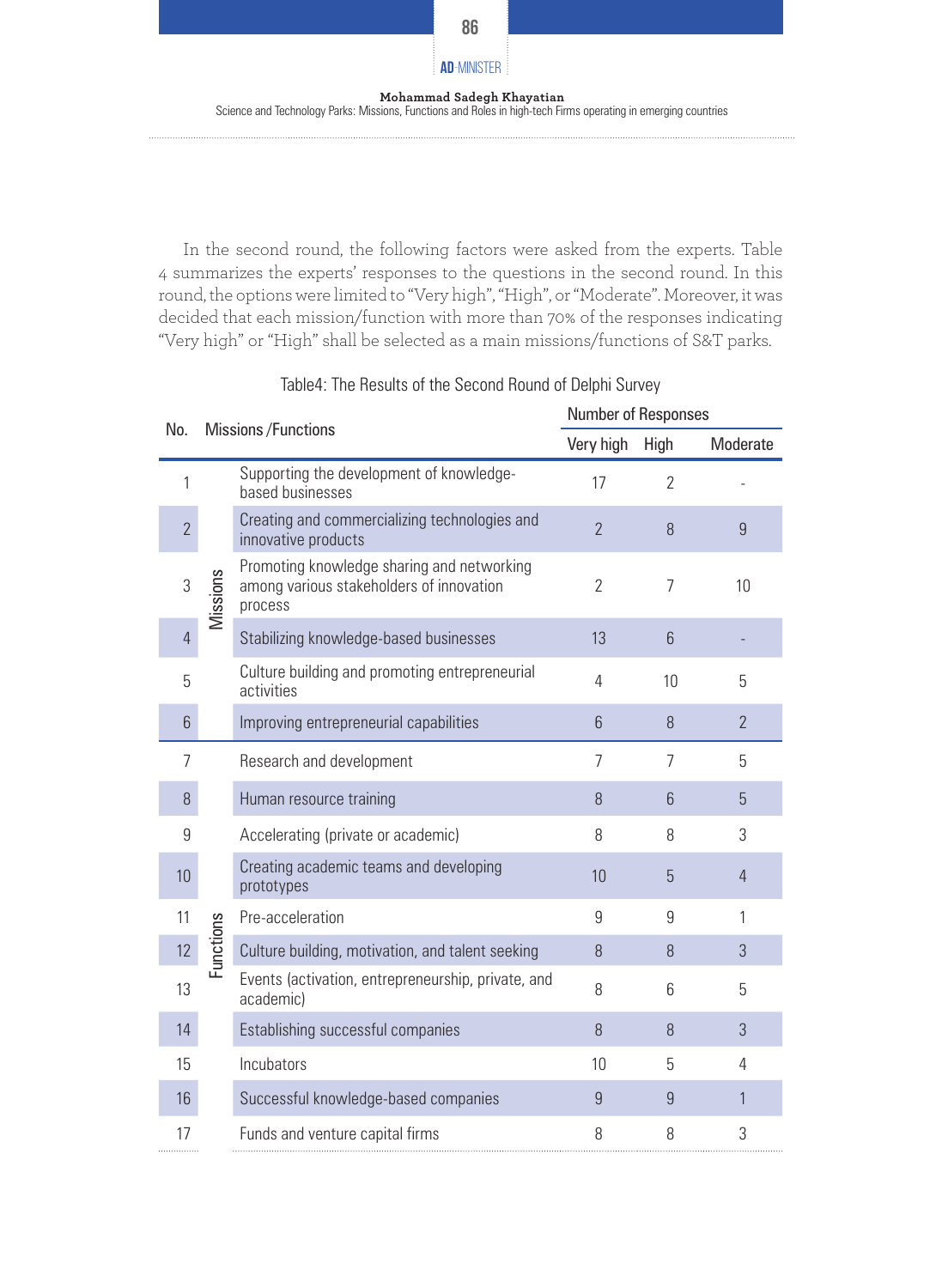

In the third round, the following factors were asked from the experts. Table 5 summarizes the experts' responses to the questions in the third round. In final round, the factors were limited to "Very high", "High", or "Moderate". Moreover, it was decided that each missions/functions with more than 70% of the responses indicating "Very high" or "High" shall be selected as a final missions/functions of S&T parks.

|                 |           |                                                                 | <b>Number of Responses</b> |      |              |  |
|-----------------|-----------|-----------------------------------------------------------------|----------------------------|------|--------------|--|
| No.             |           | Missions / Functions                                            |                            | High | Moderate     |  |
|                 |           | Supporting the development of knowledge-based<br>businesses     | 18                         | 1    |              |  |
| $\overline{2}$  |           | Stabilizing knowledge-based businesses                          | 12                         | 7    |              |  |
| 3               | Missions  | Culture building and promoting entrepreneurial<br>activities    | 10                         | 9    |              |  |
| 4               |           | Improving entrepreneurial capabilities                          | 8                          | 11   |              |  |
| 5               |           | Research and development                                        | 7                          | 7    | 5            |  |
| $6\phantom{.}6$ |           | Human resource training                                         | 9                          | 9    | 1            |  |
| 7               |           | Accelerating (private or academic)                              | 10                         | 8    | 1            |  |
| 8               |           | Creating academic teams and developing<br>prototypes            | 10                         | 9    |              |  |
| 9               |           | Pre-acceleration                                                | 10                         | 9    |              |  |
| 10              | Functions | Culture building, motivation, and talent seeking                | 9                          | 10   |              |  |
| 11              |           | Events (activation, entrepreneurship, private, and<br>academic) | 10                         | 9    |              |  |
| 12              |           | Establishing successful companies                               | 9                          | 9    | $\mathbf{1}$ |  |
| 13              |           | Incubators                                                      | 10                         | 8    | 1            |  |
| 14              |           | Successful knowledge-based companies                            | 10                         | 9    |              |  |
| 15              |           | Funds and venture capital firms                                 | 10                         | 9    |              |  |

### Table 5: The Results of the Final Round of Delphi Survey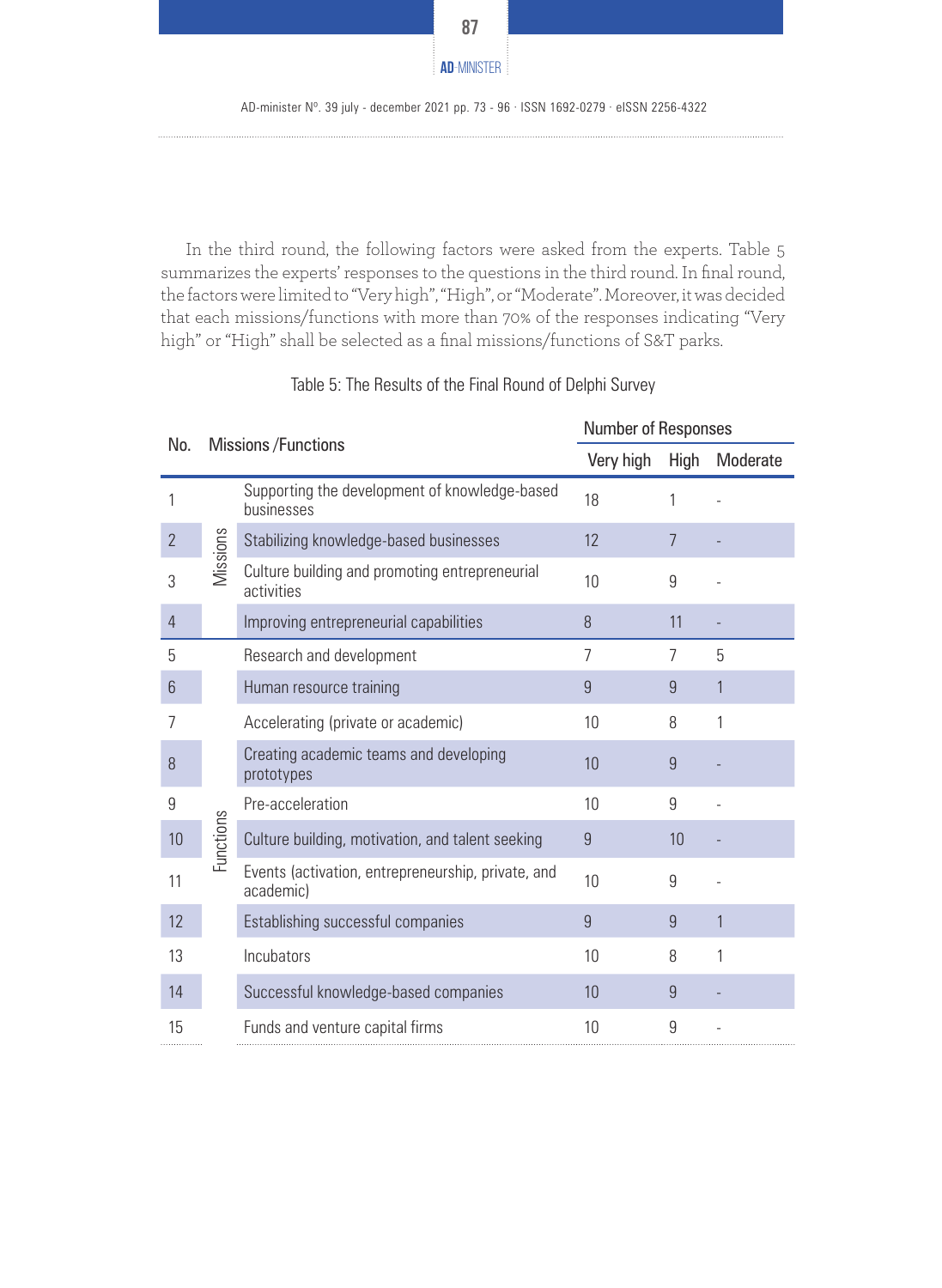**88**

To improve the validity, another questionnaire was distributed among those working in S&T parks. Besides the opinions of respondents toward the 4 final missions, the questionnaire asked them about the corresponding approaches for realizing each functions.

The second part of the questionnaire included questions about the extent to which respondents agreed on the main missions of the parks. According to Chart 5, most respondents completely agreed upon "Culture building and promotion" as a main function of S&T parks.



and Promoting entrepreneurial activities

Chart 5: The Distribution of Responses about Culture Building

Moreover, according to Chart 6, the major part of respondents completely agreed upon "Improving entrepreneurial capabilities" as a main function of S&T parks.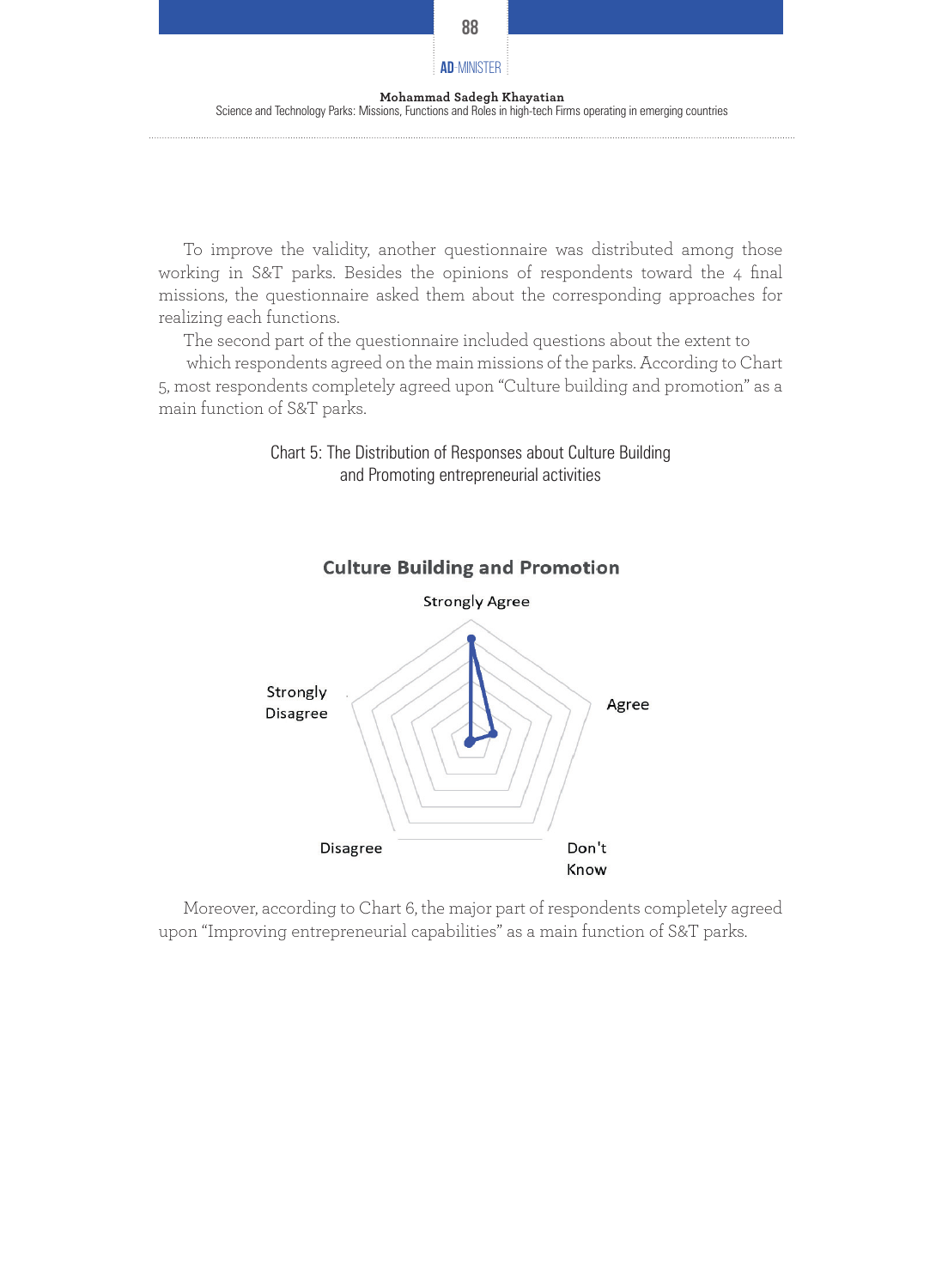

Chart 6: The Distribution of Responses about Improving Entrepreneurial Capabilities



**Improving Entrepreneurial Capabilities** 

Similarly, according to Chart 7 and Chart 8, most respondents completely agreed upon "Stabilizing knowledge-based businesses" and "Supporting the development of knowledge-based businesses" as two main functions of S&T parks.

Chart 7: Distribution of Responses about Stabilizing Knowledge-Based Businesses

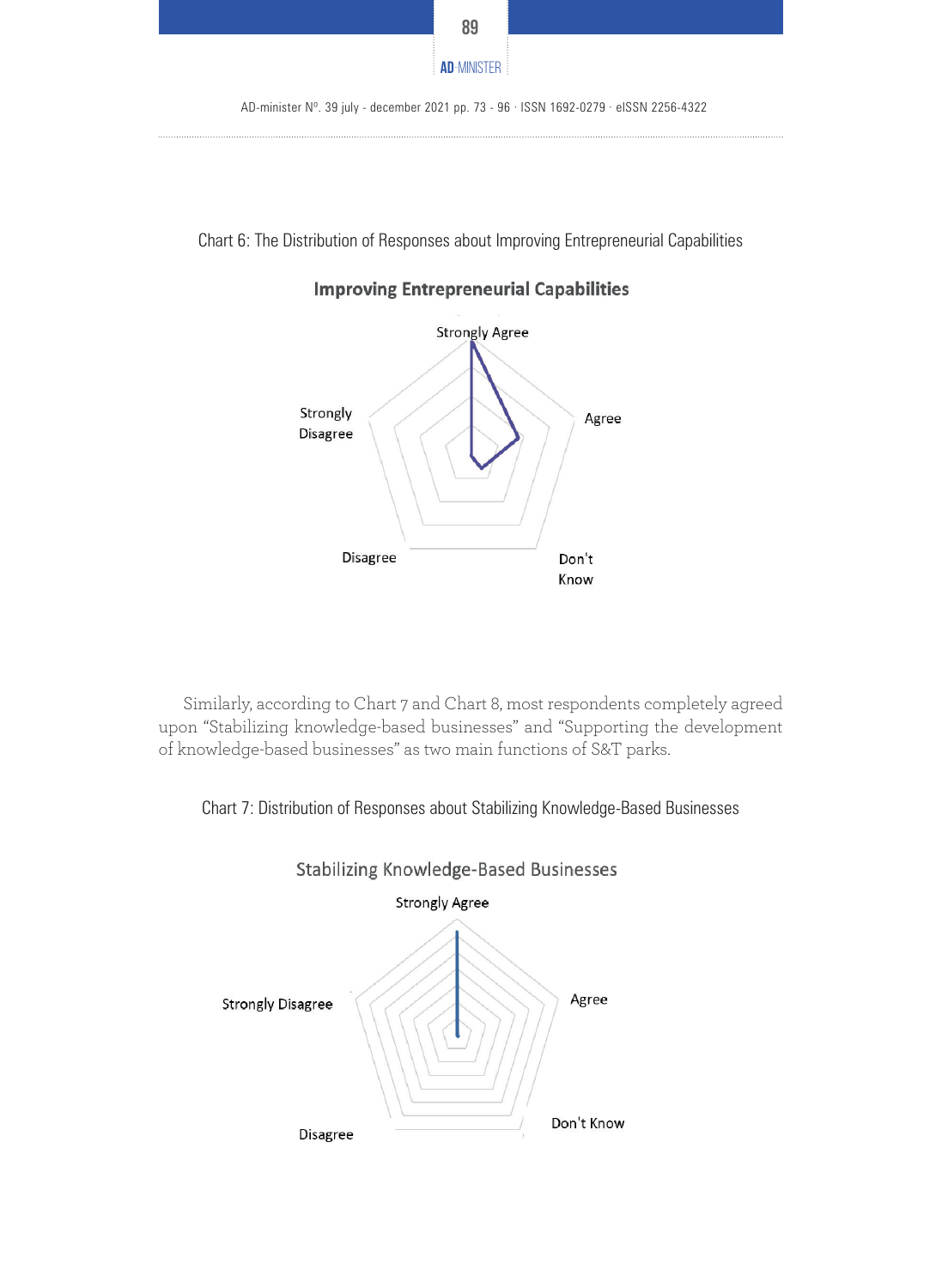

The third and final part of the questionnaire included questions about the solutions for realizing each function. In these questions, the respondents were allowed to choose more than one option. Thus, as an example, "Venture capital financing" was equally pointed out as a viable solution in all four functions. Regarding the abovementioned issues, for each solution, the function(s) with the highest level of consensus were the best places to use the solution.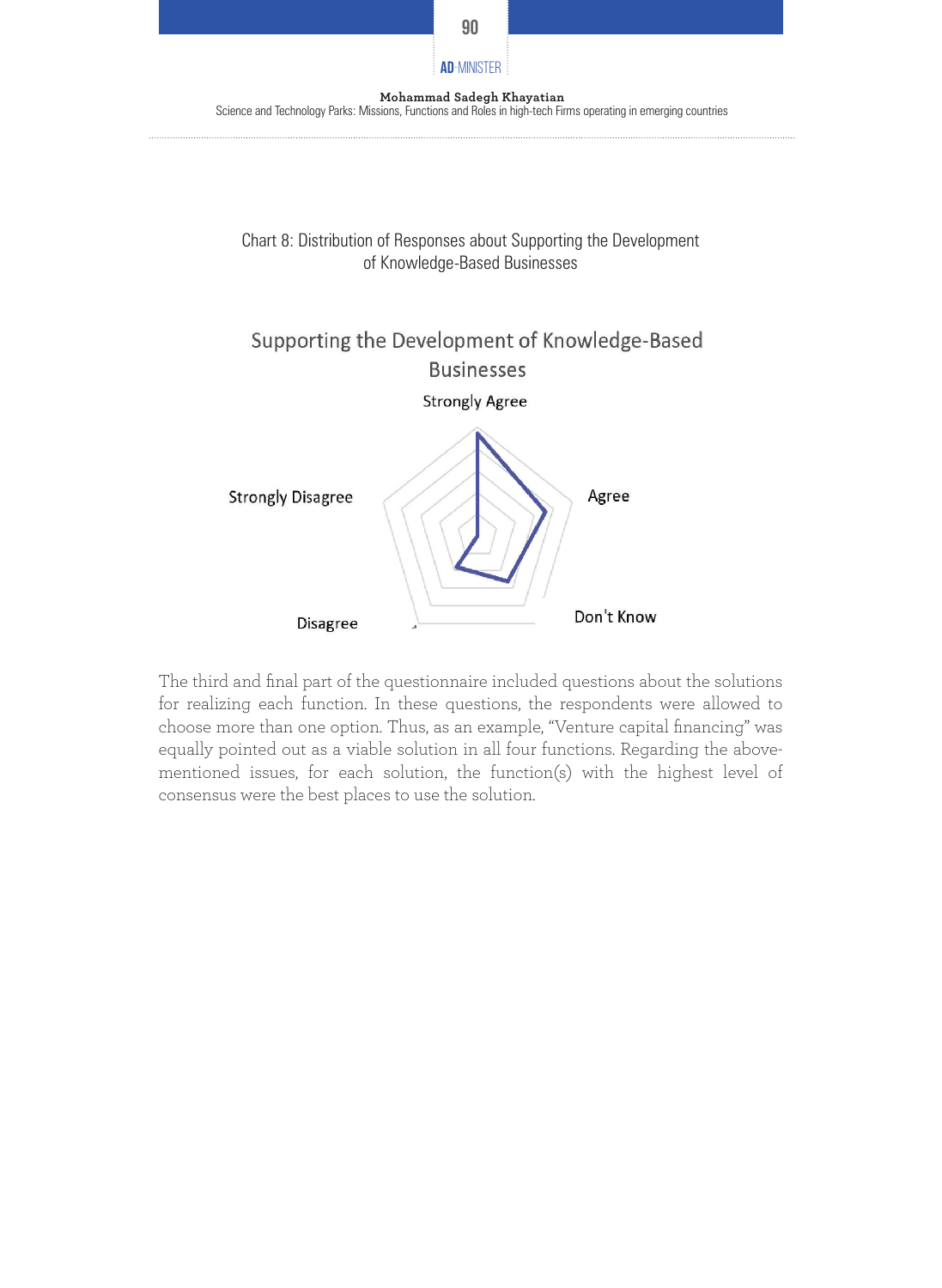



Based on the results derived from the questionnaire, the conceptual business model for SBU S&T park was developed.

#### 5. DISCUSSION AND CONCLUSION

S&T parks are taking on an increasingly crucial role in the development of countries. Accordingly, integrating the factor of S&T parks into the economy nowadays is of enormous significance. This research attempted to draw on previous studies on S&T parks and their various functions in order to obtain a general view of the functions expected from an S&T park. In previous works, no attention was paid to the role of university S&T parks in developing an entrepreneurial university. Therefore, this study, took into account all dimensions of an entrepreneurial university and the role of S&T parks in forming such universities. This led to a list of expected functions. Afterwards, using the opinions of those experts working either in the park or in the entrepreneurial university, four major functions of the S&T parks were extracted as shown in Figure 10. The figure also shows that R&D centers and incubators within the park, sponsored by funds and venture capital firms, perform activities such as human resource training, creating academic teams, establishing companies and products, etc. As shown in Chart 9, the solution to each function was determined. The solutions and their corresponding functions are listed in Table 6.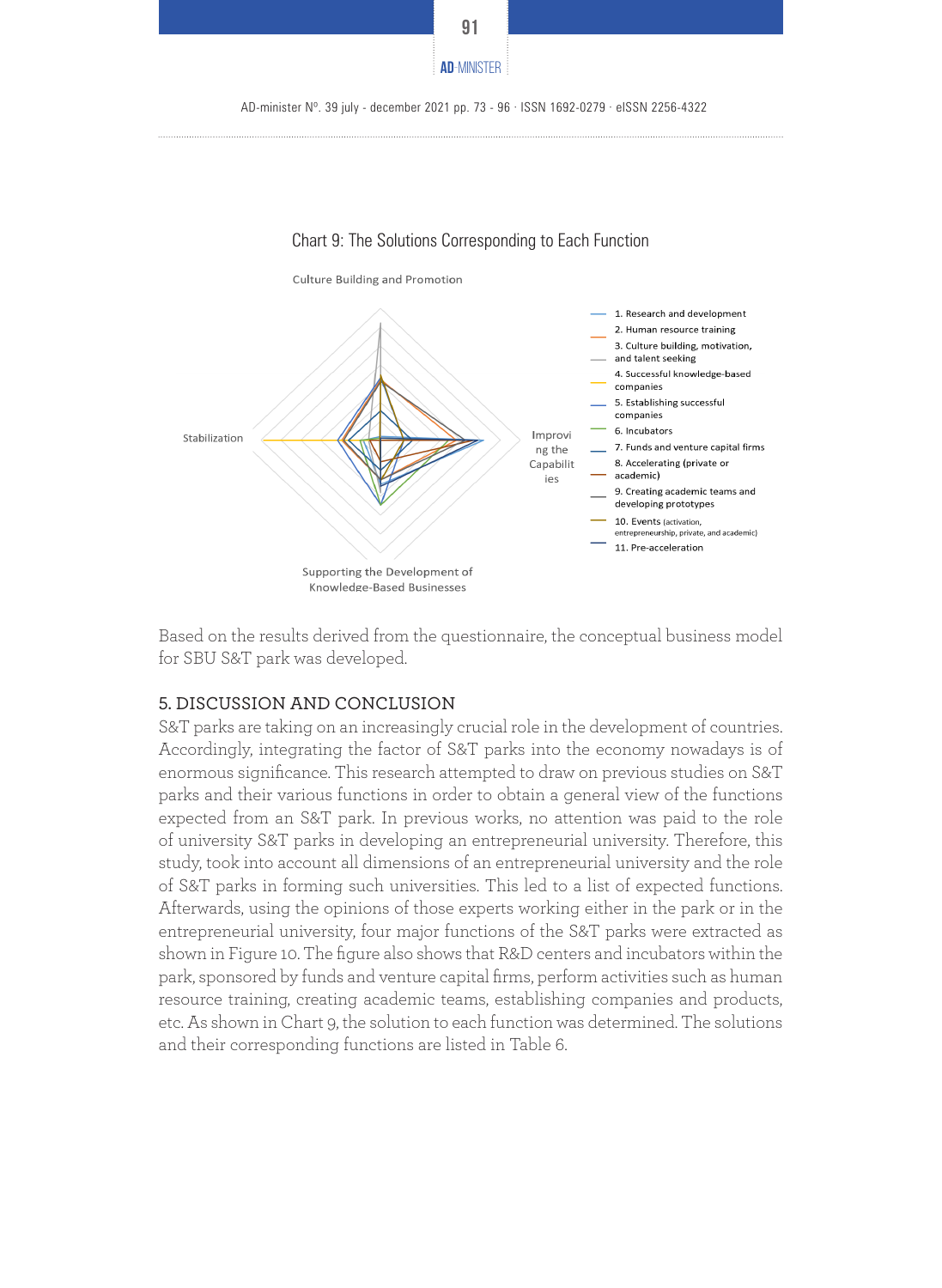

# **Mohammad Sadegh Khayatian AD**-MINISTER

Science and Technology Parks: Missions, Functions and Roles in high-tech Firms operating in emerging countries

#### Table 6: The functions and Their Corresponding missions

| <b>Corresponding Missions</b>                                | <b>Functions</b>                                             |
|--------------------------------------------------------------|--------------------------------------------------------------|
|                                                              | Research and development                                     |
|                                                              | Human resource training                                      |
| Improving entrepreneurial<br>capabilities                    | Accelerating (private or academic)                           |
|                                                              | Creating academic teams and developing prototypes            |
|                                                              | Pre-acceleration                                             |
|                                                              | Funds and venture capital firms                              |
|                                                              | Culture building, motivation, and talent seeking             |
| Culture building and promoting<br>entrepreneurial activities | Events (activation, entrepreneurship, private, and academic) |
|                                                              | Funds and venture capital firms                              |
| Stabilizing knowledge-based                                  | Successful knowledge-based companies                         |
| businesses                                                   | Funds and venture capital firms                              |
|                                                              | Establishing successful companies                            |
| Supporting the development of<br>knowledge-based businesses  | <i><u><b>Incubators</b></u></i>                              |
|                                                              | Funds and venture capital firms                              |

#### REFERENCES

- Ahmadinejad, M. (2020). Knowledge Commercialization in Agricultural Higher Education: A Two-Step Approach to Structural Equation Modeling. *International Journal of Agricultural Management and Development*, *10*(2), 149–166. http://ijamad.iaurasht.ac.ir/article\_673811.html
- Bali, A. O., & Zarea, H. (2018). The challenges of firms in Iraqi Kurdistan economy in the light of strategic acquisition theory. In *Contributions to Management Science*. https://doi.org/10.1007/978-3-319-71722- 7\_14
- Cuentas, G. A., Díaz, P. A., Carballido, L. D., & Rivero, M. L. L. (2013a). Science and Technology Parks' Characterization Based on Their Business Model. *22nd International Conference on Management of Technology: IAMOT 2013*. https://doi.org/10.13140/RG.2.1.4173.9689
- Cuentas, G. A., Díaz, P. A., Carballido, L. D., & Rivero, M. L. L. (2013b). Science and Technology Parks' Characterization Based on Their Business Model. *22nd International Conference on Management of Technology: IAMOT 2013*. https://doi.org/10.13140/RG.2.1.4173.9689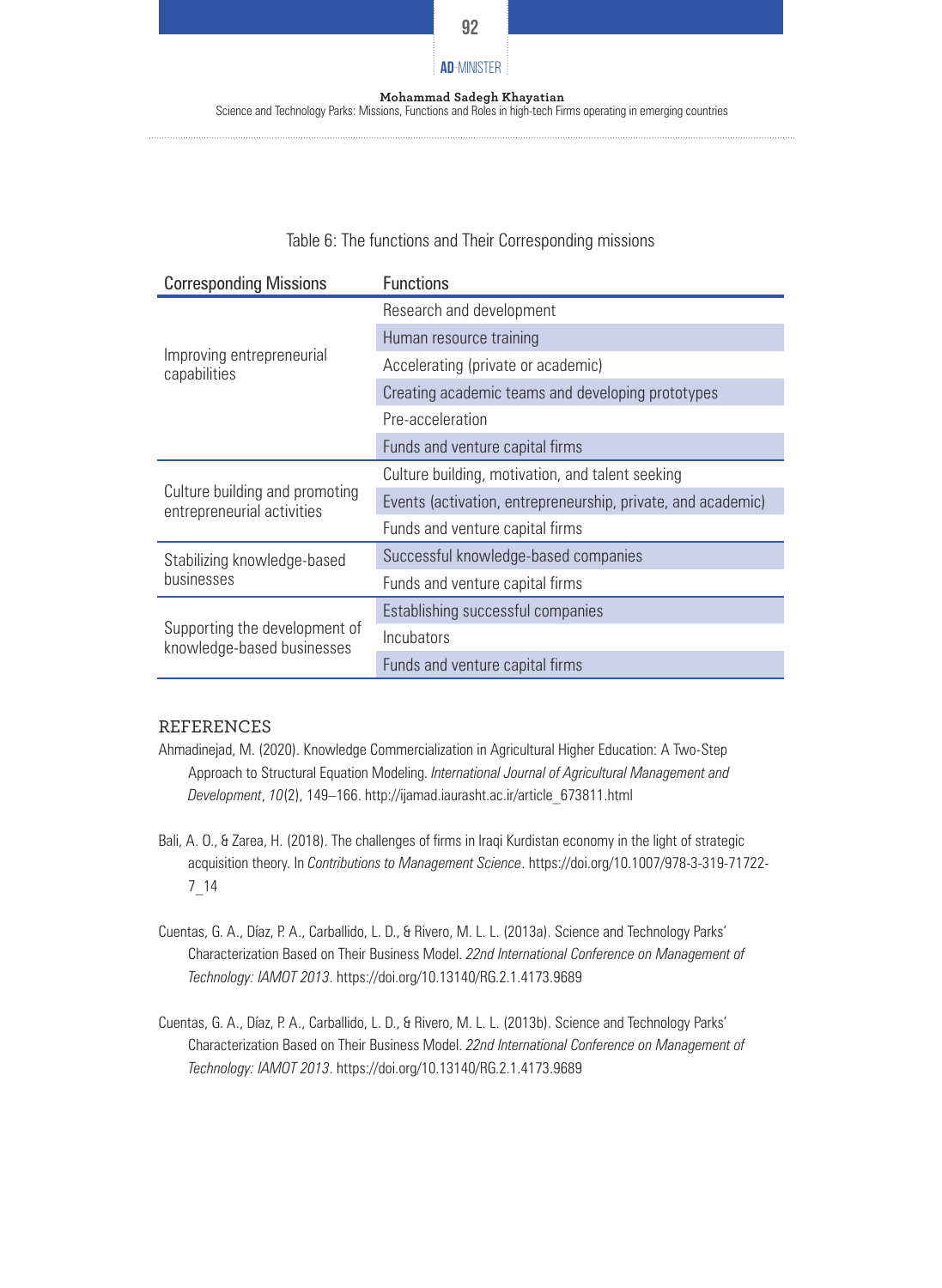

AD-minister Nº. 39 july - december 2021 pp. 73 - 96 · ISSN 1692-0279 · eISSN 2256-4322

- Davari, A., Emami, A., Ramadani, V., & Taherkhani, S. (2018). Factors influencing academic entrepreneurship: a case-based study. *Journal of Science and Technology Policy Management*, *9*(3), 284–295. https://doi. org/10.1108/JSTPM-01-2018-0007
- Dawson, M. D., & Brucker, P. S. (2001). The Utility of the Delphi Method in MFT Research. *The American Journal of Family Therapy*, *29*(2), 125–140. https://doi.org/10.1080/01926180126229
- Ding, T. (2019). Understanding the design of opportunities: Re-evaluating the agent-opportunity nexus through a design lens. *Journal of Business Venturing Insights*, *11*. https://doi.org/10.1016/j.jbvi.2018.e00108
- Emami, A. (2018). In contribution to Entrepreneurial Universities: Collaboration, Education, and Policies, Cheltenham, UK: Edward Elgar Publishing 2018. 288 pp. *International Entrepreneurship and Management Journal*, *14*(4). https://doi.org/10.1007/s11365-018-0535-2
- Emami, A., & Khajeheian, D. (2018). Social norms and entrepreneurial action: The mediating role of opportunity confidence. *Sustainability (Switzerland)*, *11*(1). https://doi.org/10.3390/su11010158
- Farsi, J. Y., Imanipour, N., & Salamzadeh, A. (2012). Conceptualization : Case of Developing Countries. *Global Business and Management Research*, *4*(2).
- Farsi, J. Y., Modarresi, M., & Zarea, H. (2011). Obstacles and Solutions of Commercialization of University Research: Case Study of Small Businesses Development Center of University of Tehran. *Journal of Knowledge Management, Economics and Information Technology*, *1*(7).
- Friedrichsen, M., Zarea, H., Tayebi, A., & Saeed Abad, F. A. (2017). Competitive strategies of knowledge and innovation commercialization: a unified swot and fuzzy AHP approach. *AD-Minister*, 45–72. https://doi. org/10.17230/ad-minister.30.3
- Guerrero, M., Urbano, D., & Salamzadeh, A. (2014). *Handbook on the Entrepreneurial University*. Edward Elgar Publishing. https://doi.org/https://doi.org/10.4337/9781781007020.00013
- Guerrero, M., Urbano, D., & Salamzadeh, A. (2015). Entrepreneurial transformation in the Middle East : Experiences from Tehran Universities. *Technics Technologies Education Management*, *10*(4).
- Hall, J. C., Fellow, H. B. E., Sobel, R. S., & Coffman, J. C. (2006). *PUBLIC POLICY AND ENTREPRENEURSHIP SCHOOL OF BUSINESS Supporting Regional Economic Development through Analysis and Education About The Center for Applied Economics*.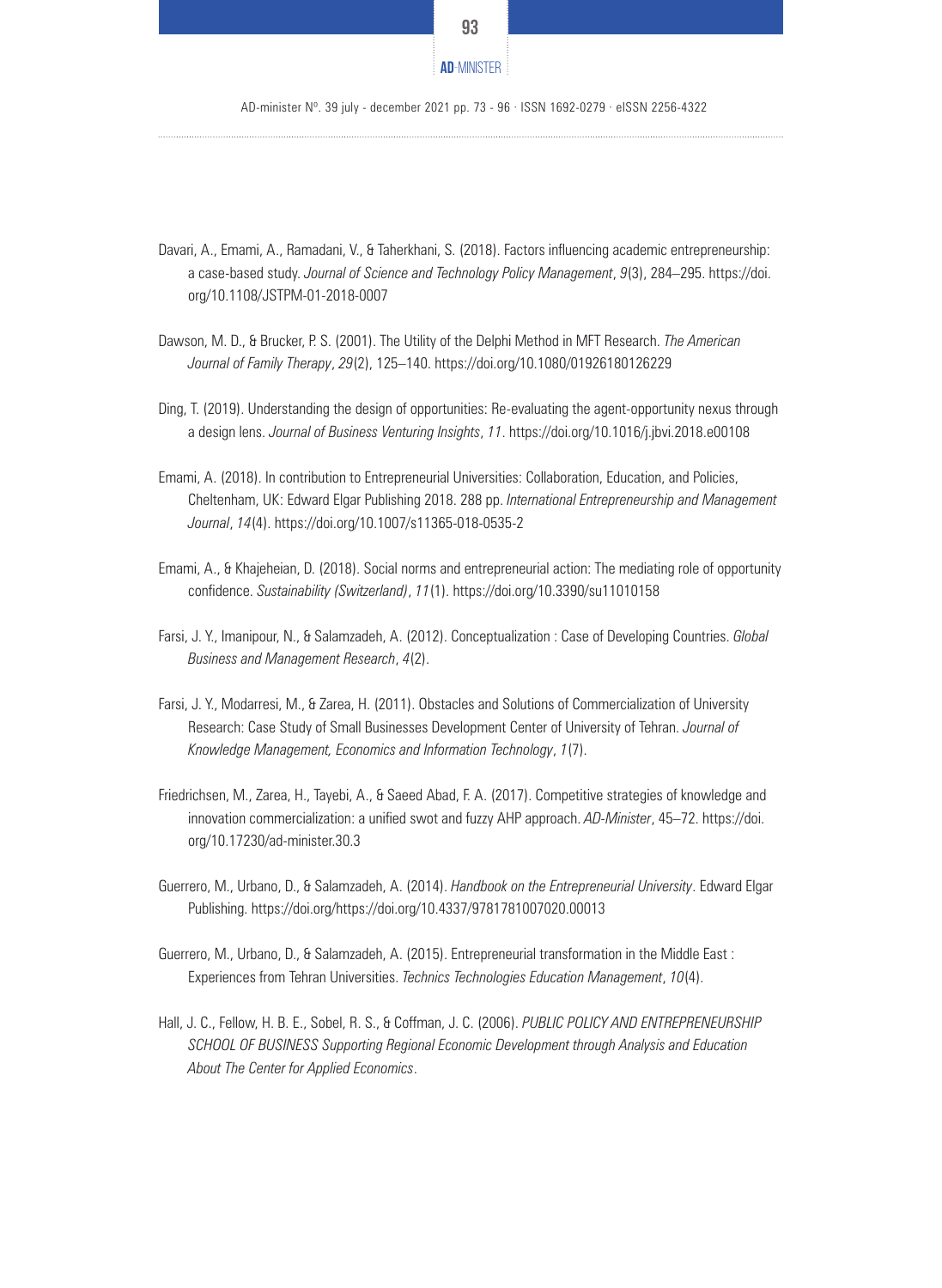#### **94**

## **Mohammad Sadegh Khayatian AD**-MINISTER

Science and Technology Parks: Missions, Functions and Roles in high-tech Firms operating in emerging countries

- Hoepfl, M. C. (1997). Choosing Qualitative Research: A Primer for Technology Education Researchers. In *Journal of Technology Education*. 9(1).
- Ibeme, N. P. (2020). Effect of University-Industry Linkages on Commercialization of Innovations of Higher Education: Evidence from Enugu State, South-East Nigeria. In *Internaitonal Journal of Development and Management Review (INJODEMAR)* (Vol. 15, Issue 1).
- Jimenez-Moreno, J. J., Martínez-Cañas, R., Ruiz-Palomino, P., & Sáez-Martínez, F. J. (2013). The role of science and technology parks in the generation of firm level social capital through university–firm relations: An empirical study in Spain. In *Advances in Spatial Science* (Vol. 79, pp. 19–34). Springer International Publishing. https://doi.org/10.1007/978-3-642-33194-7\_2
- Kostka, G. (2014). *Barriers to the Implementation of Environmental Policies at the Local Level in China*. The World Bank. https://doi.org/10.1596/1813-9450-7016
- Lee, J. H., & Venkataraman, S. (2006). Aspirations, market offerings, and the pursuit of entrepreneurial opportunities. *Journal of Business Venturing*, *21*(1). https://doi.org/10.1016/j.jbusvent.2005.01.002
- Naderibeni, N., Salamzadeh, A., & Radović-Marković, M. (2020). Providing an entrepreneurial research framework in an entrepreneurial university. *International Review*, *1–2*. https://doi.org/10.5937/ intrev2001043n
- Noruzi, k., Baqeri Kani, M., Mohammadi, h., Payandeh, R., & Noruzi, M. (2015a). *Identifying and Networking the Entrepreneurial University's Structure Dimensions: An Interdisciplinary Approach*. *3*(8), 155–172. http://miu.nahad.ir/article\_201.html
- Noruzi, k., Baqeri Kani, M., Mohammadi, h., Payandeh, R., & Noruzi, M. (2015b). *Identifying and Networking the Entrepreneurial University's Structure Dimensions: An Interdisciplinary Approach*. *3*(8), 155–172. http://miu.nahad.ir/article\_201.html
- Salamzadeh, A. (2018). Start-up boom in an emerging market: A niche market approach. In *Contributions to Management Science*. https://doi.org/10.1007/978-3-319-71722-7\_13
- Salamzadeh, A., Farsi, J. Y., & Salamzadeh, Y. (2013). Entrepreneurial universities in Iran: A system dynamics model. *International Journal of Entrepreneurship and Small Business*, *20*(4). https://doi.org/10.1504/ IJESB.2013.057200
- Salamzadeh, A., Kesim, H. K., & Salamzadeh, Y. (2016). Entrepreneurial universities and branding: A conceptual model proposal. *World Review of Science, Technology and Sustainable Development*, *12*(4). https://doi.org/10.1504/WRSTSD.2016.082188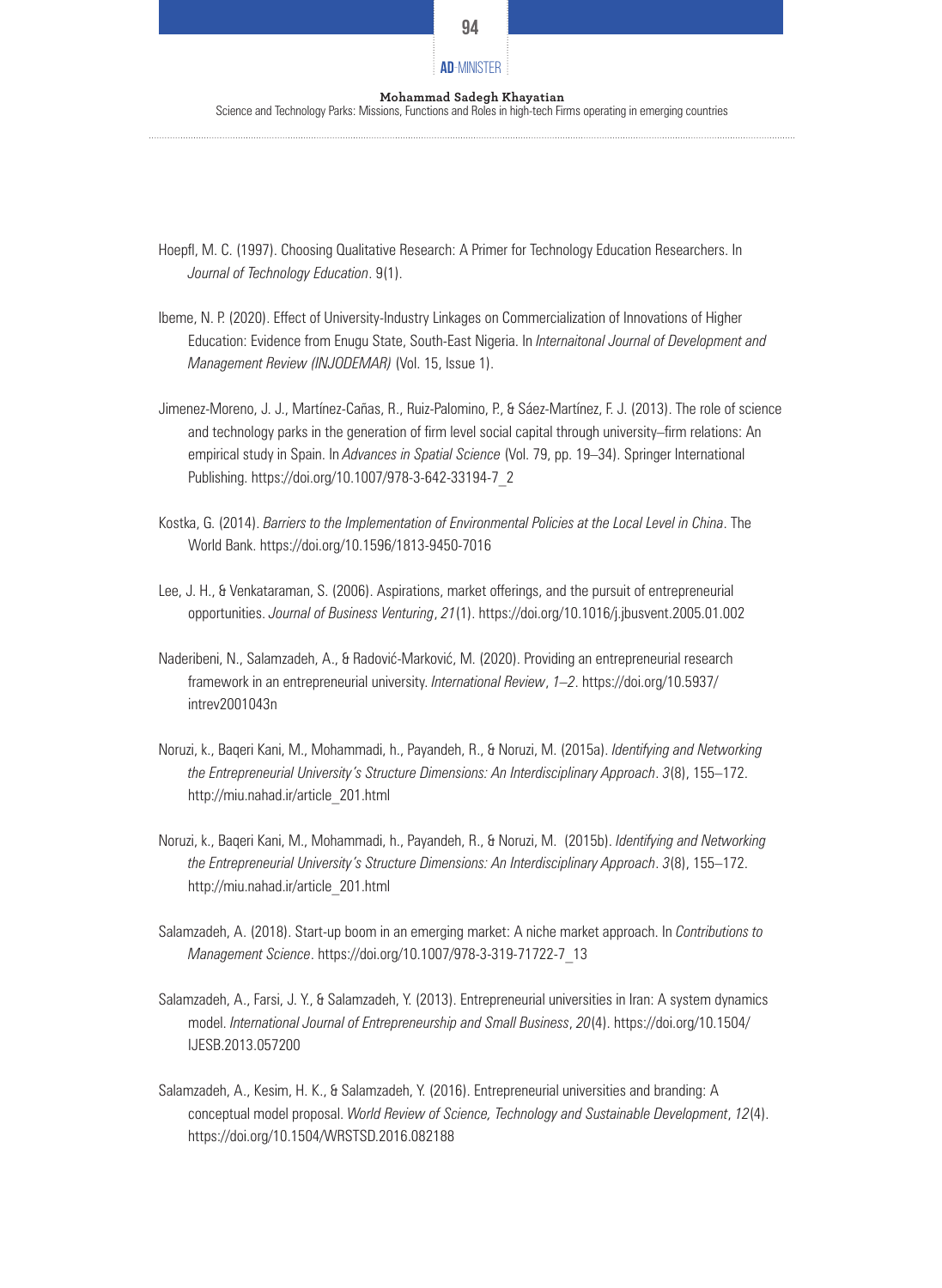

AD-minister Nº. 39 july - december 2021 pp. 73 - 96 · ISSN 1692-0279 · eISSN 2256-4322

- Salamzadeh, A., & Kirby, D. A. (2017). NEW VENTURE CREATION: HOW START-UPS GROW? *AD-Minister*, *30*, 9–29. https://doi.org/10.17230/ad-minister.30.1
- Salamzadeh, A., Tajpour, M., & Hosseini, E. (2019). Corporate entrepreneurship in University of Tehran: Does human resources management matter? *International Journal of Knowledge-Based Development*, *10*(3). https://doi.org/10.1504/IJKBD.2019.103218
- Saublens, C., Bonas, G., Husso, K., Komárek, P., Koschatzky, K., Oughton, C., Pereıra, T. S., Thomas, B., & Wathen, M. (2008). Regional Research Intensive Clusters and Science Parks. In *European Commission*.
- Siegel, D. S., Westhead, P., & Wright, M. (2003). Science Parks and the Performance of New Technology-Based Firms: A Review of Recent U.K. Evidence and an Agenda for Future Research. In *Small Business Economics* (Vol. 20, Issue 2). https://doi.org/10.1023/A:1022268100133
- Soenarso, W. S., Nugraha, D., & Listyaningrum, E. (2013). Development of Science and Technology Park (STP) in Indonesia to Support Innovation-Based Regional Economy: Concept and Early Stage Development. *World Technopolis Review*, *2*(1). https://doi.org/10.7165/wtr2013.2.1.32
- Su, Z., & Zarea, H. (2020). Policy for Fostering Entrepreneurship and Innovation in Creative Industries. *Nordic Journal of Media Management*, *1*(4), 583–588. https://doi.org/10.5278/njmm.2597-0445.6326
- Talebi, K., Salimi Torkamani, M., & Zarea, H. (2010). Identifying Key Success Factors in New Product Development of Small and Medium Enterprises: The Case of Science and Technology Parks of Tehran. *JOURNAL OF NEW ECONOMY & COMMERCE*, *5*(19–20), 83–99. https://www.sid.ir/en/journal/ ViewPaper.aspx?ID=277767
- Tsai, M. C., Wen, C. H., & Chen, C. S. (2007). Demand choices of high-tech industry for logistics service providers-an empirical case of an offshore science park in Taiwan. *Industrial Marketing Management*, *36*(5). https://doi.org/10.1016/j.indmarman.2006.03.002
- Wasim, M. U. (2014). Factors for Science Park Planning. *World Technopolis Review*, *3*(2). https://doi. org/10.7165/wtr2014.3.2.97
- Wood, M. S. (2017). Misgivings about dismantling the opportunity construct. *Journal of Business Venturing Insights*, *7*. https://doi.org/10.1016/j.jbvi.2017.01.001
- Woudenberg, F. (1991). An evaluation of Delphi. *Technological Forecasting and Social Change*, *40*(2). https:// doi.org/10.1016/0040-1625(91)90002-W